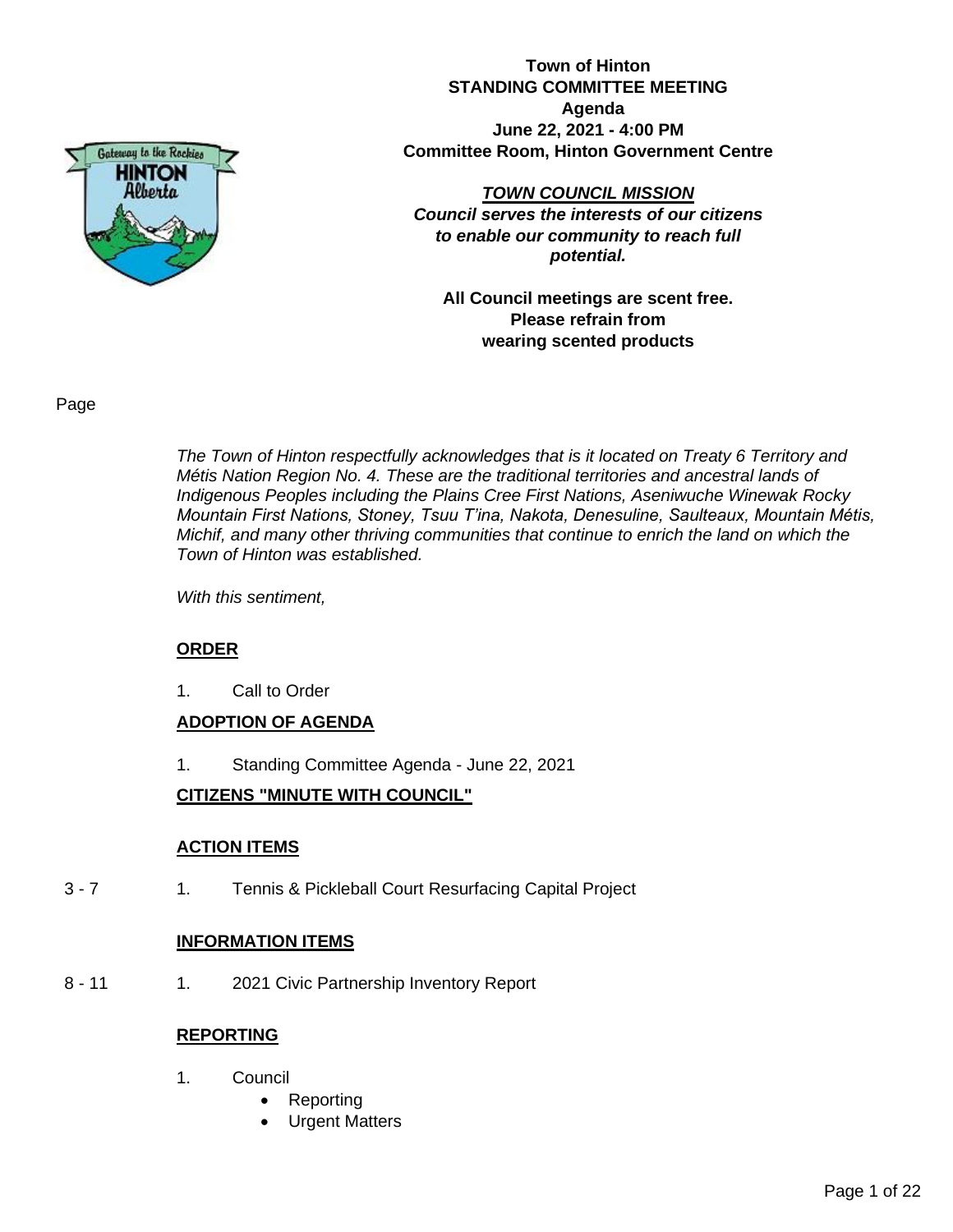# STANDING COMMITTEE MEETING Agenda June 22, 2021

- 12 22 2. Chief Administrative Officer
	- Reporting
	- Status Report
	- Action Pending List
	- 3. Legislative Services Update
	- 4. Executive Assistant Logistics Information

# **CLOSED SESSION**

1. Mutual Performance Discussion (Section 24 of FOIP)

# **ADJOURNMENT**

1. Adjournment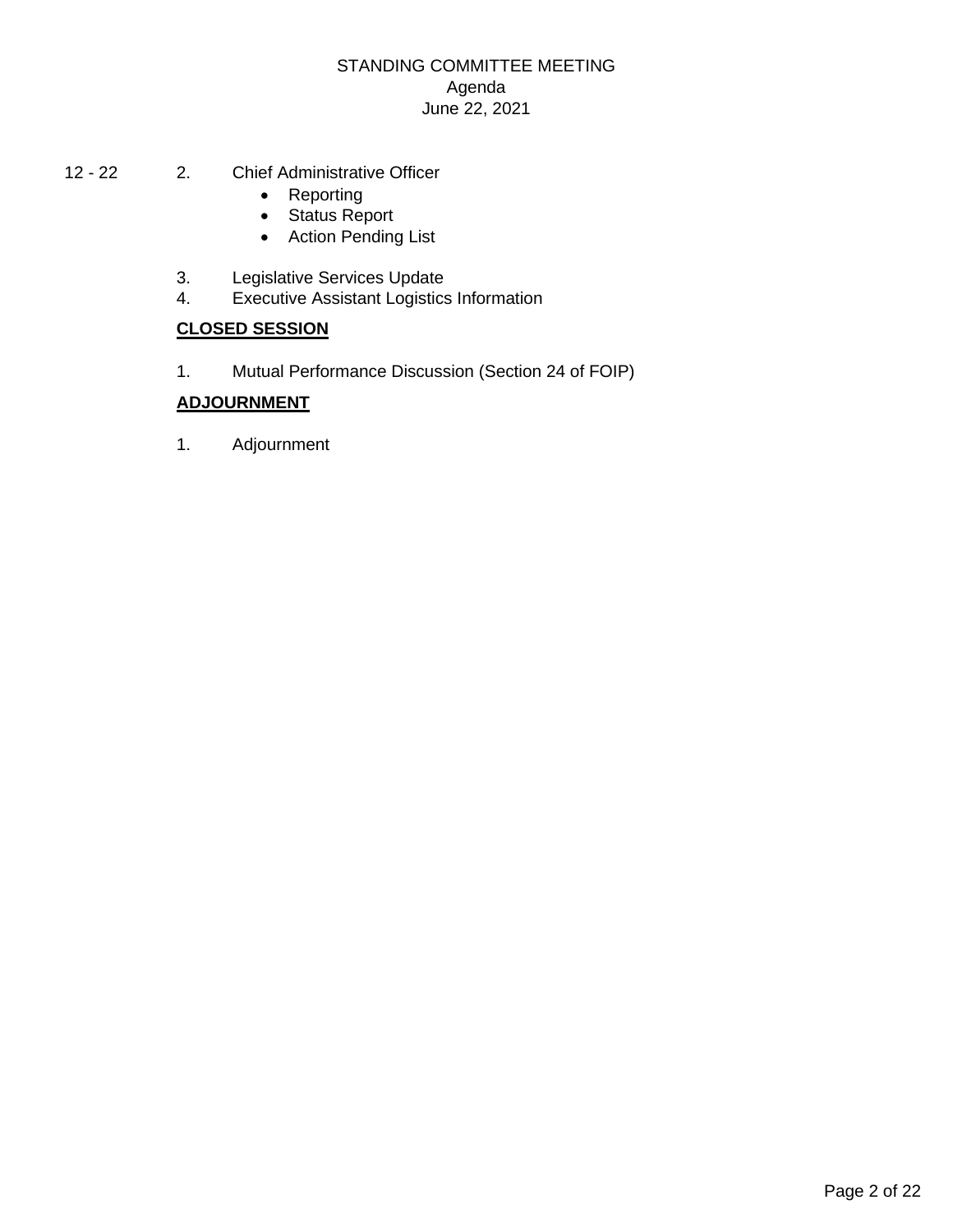

# **TOWN OF HINTON Administrative Report**

# ☒ **DIRECTION REQUEST** ☐ **REQUEST FOR DECISION** ☐ **INFORMATION ITEM**

**DATE**: Standing Committee Meeting of June 22, 2021

**PRESENTED BY:** Emily Olsen, Chief Administrative Officer

**RE**: **TENNIS AND PICKLEBALL COURT RESURFACING CAPITAL PROJECT**

#### **Recommended Action**

*That Committee recommend Council proceed with the Tennis and Pickleball Court Resurfacing capital project in 2021 and that a total allocation of \$71,811 be funded from the Parks & Trails Major Reserve to complete the scope as defined in Option A.*

#### **Background**

In 2006 and 2008, the outdoor Tennis facilities were resurfaced, including spot repairs and painting. The optimal interval to have this recurring maintenance work done is every 7 years; inadequate reserve funding has delayed the timing of the work beyond this typical cycle.

In 2018 the Parks, Open Spaces and Trails (POST) Masterplan was developed and the need for a full asset assessment was determined to support the creation of more realistic multi-year capital planning. Annual funding contributions to strengthen the Parks & Trails Major Reserve did not align with the identified and planned investments needed to maintain existing assets.

The current outdoor tennis court assets include:

- a. Municipal outdoor sports facility location adjacent to the Gerard Redmond Community Catholic School: 4 tennis courts (Hill)
- b. Gordon Moore Park municipal sports facility adjacent to Harry Collinge High School: 3 tennis courts (Valley)

The capital project for resurfacing the outdoor tennis courts was originally incorporated as phases in the Capital Budget schedule as follows:

2020 \$ 30,000 (year one of the *then* current 5-year 2020-2024 capital plan = first year investment) 2025 \$ 30,000 (sixth year investment)

Adjustments to the capital schedules were made that resulted in the following timeline for the outdoor court projects:

2021 \$ 30,000 (year one of the *now* current 5-year 2021-2025 capital plan = first year investment) 2025 \$ 30,000 (year five of the *now* current 5-year 2021-2025 capital plan = fifth year investment)

The estimated required amounts established in 2019, based on previous market conditions, facility conditions, and deliverables, were not adjusted when the first phase of the project was deferred.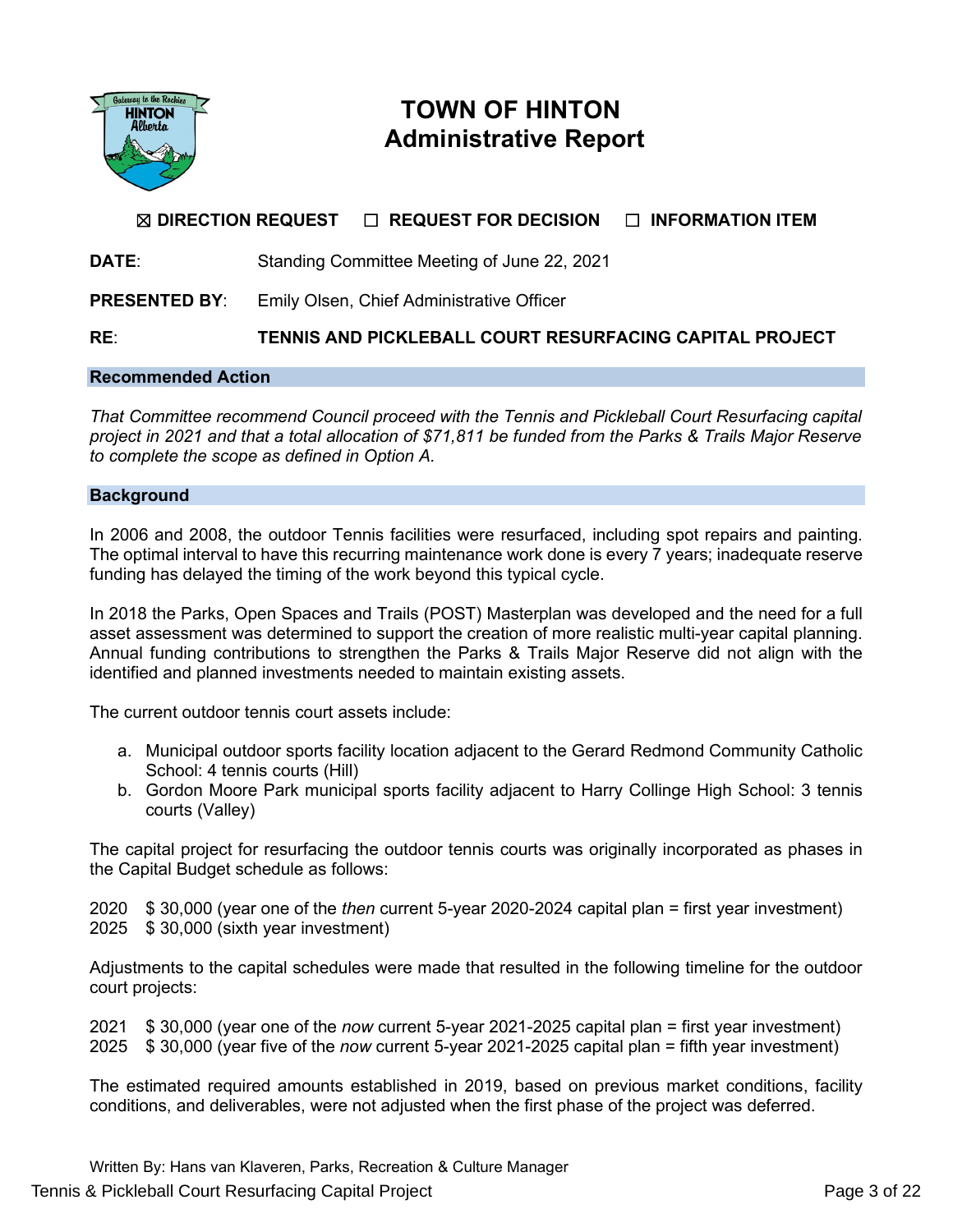The description and deliverables of the project were, however, changed to address *2/5\** of the current outdoor courts (the funding limit would determine actual scope and facility location once tendered) plus options to include Pickleball. *(\*2/5 should have read 3 out of the 7 courts, or 3/7 as it was originally anticipated that the valley courts would be refurbished first, which is no longer advisable).* 

In April 2021, a Request for Proposal (RFP) was distributed to seek proposals for resurfacing the tennis courts including pickleball surfaces, and to potentially incorporate a volleyball surface and all sport netting requirements. Administration received one proposal submitted by the company that is the leading supplier of (re)surfacing and installation of outdoor courts in Alberta. Their proposal included multiple options with different deliverables and corresponding price quotes.

## **Analysis**

The information provided by the proponent during the mandatory site visit and in follow-up conversations included the following:

- The tennis courts in the valley require substantially more repairs compared to the courts at the hill location.
- New asphalt is advisable at the valley location.
- High-end resurfacing with fiber-induced products is more expensive and not attainable within the allocated budget.
- All prices for materials and installation have increased significantly over the past years (10% annually or higher) which will limit the deliverable option to stay within budget.

The valley location has three out of the seven municipal tennis courts and could receive repainting on new asphalt (done separately) for \$ 41,739.00. This would not include any pickleball lines or nets, or any functionality reconfiguration of the three existing tennis courts.

The current 5-Year Capital Plan for Community Services (Attachment 1 - page 75) identified a project cost of \$ 30,000 in 2021 to achieve '*2/5 Tennis Court Resurfacing (inclusion of Pickleball)*'. The allotted amount is not sufficient based on the received quote.

The projected 2021 year-end balance of the Parks & Trails Major Reserve, after the \$ 30,000 allocation for court resurfacing, is reflected in the schedule as \$ 421,992 (Attachment 1 - page 82).

# **Option A.**

Deliverables:

- Municipal sports courts at the hill location only
- 2 Tennis courts on the east side to be resurfaced
- 6 Pickleball courts to be established on the west side (= loss of 2 Tennis courts)
- 4 of these 6 Pickleball courts receive permanent posts and nets

Total cost:

- Resurfacing **\$ 65,787**
- Pickleball net products \$ 3,024
- Net installation estimate \$ 2,000
- Total \$ 71,811

This would require a funding increase of \$41,811 from the Parks & Trails Major Reserve in 2021.  $($ 71,811 - $ 30,000 = $ 41,811)$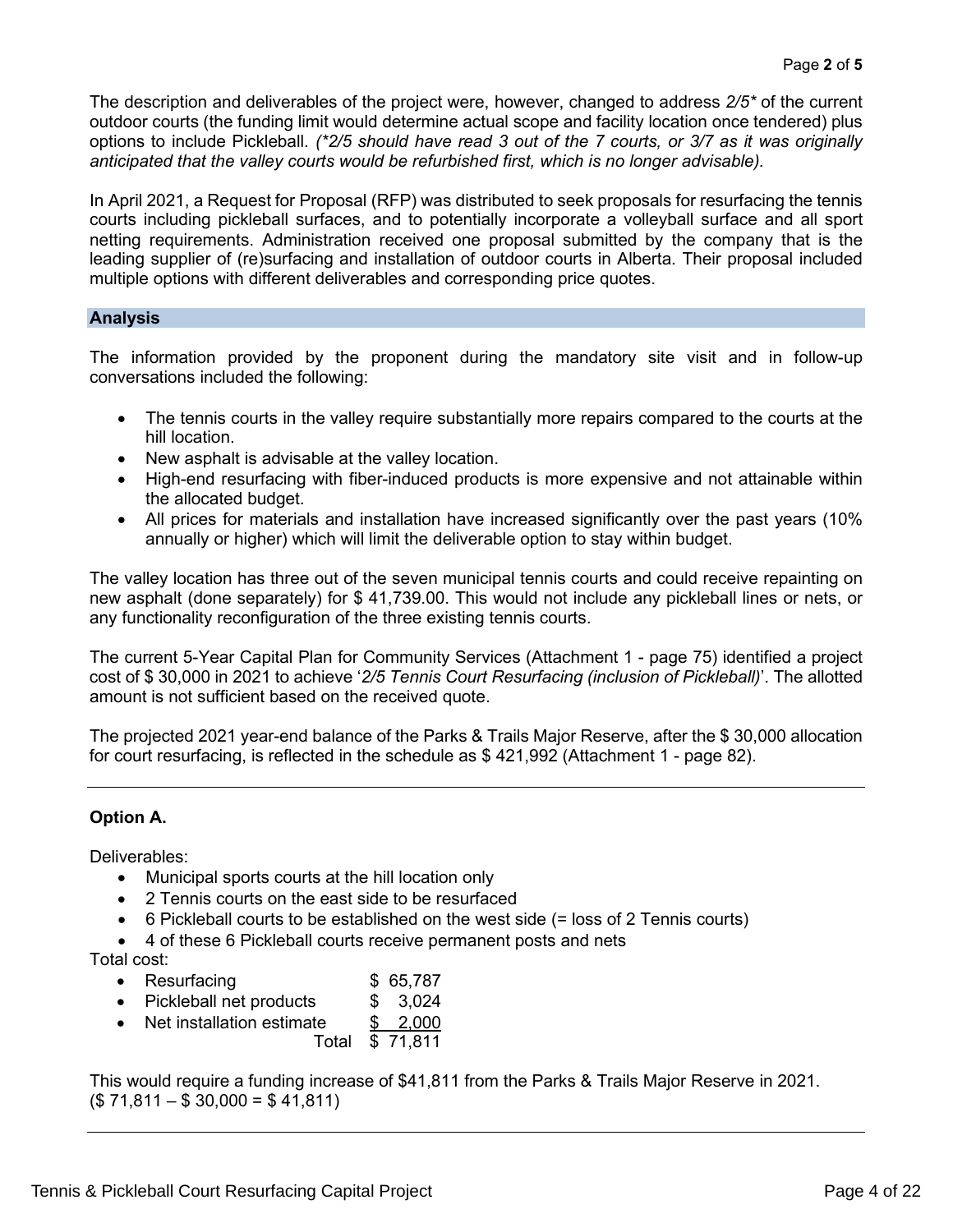# **Option B.**

Deliverables:

- Municipal sports courts at the hill location only
- 4 Tennis courts to be resurfaced
- No Pickleball courts to be established

Total cost:

• Resurfacing **\$ 63,265** 

This would require a funding increase of \$ 33,265 from the Parks & Trails Major Reserve in 2021.  $($63,265 - $30,000 = $33,265)$ 

# **Option C.**

Deliverables:

- Municipal sports courts at the hill location only
- 2 Tennis courts on the east side are **not** resurfaced
- 6 Pickleball courts to be established on west side (= loss of 2 Tennis courts)
- 4 of the 6 Pickleball courts receive permanent posts and nets

Total cost:

- Resurfacing **\$** 34,935
- Pickleball net products \$ 3,024
- Net installation estimate \$ 2,000
	- Total \$ 39,959

This would require a funding increase of \$ 9,959 from the Parks & Trails Major Reserve in 2021.  $($39,959 - $30,000 = $9,959)$ 

# **Option D.**

Deliverables:

- Municipal sports courts at the hill location only
- 2 Tennis courts on the east side are **not** resurfaced
- 4 Pickleball courts to be established on the west side (= loss of 2 Tennis courts)
- 2 of the 4 Pickleball courts receive permanent posts and nets

Total cost:

| Resurfacing |  |  | \$28,977 |
|-------------|--|--|----------|
|-------------|--|--|----------|

- Pickleball net products \$ 1,012
- Net installation estimate \$ 2,000
	- Total  $\overline{$}31,989$

This would require a funding increase of \$ 1,989 from the Parks & Trails Major Reserve in 2021.  $($31,989 - $30,000 = $1,989)$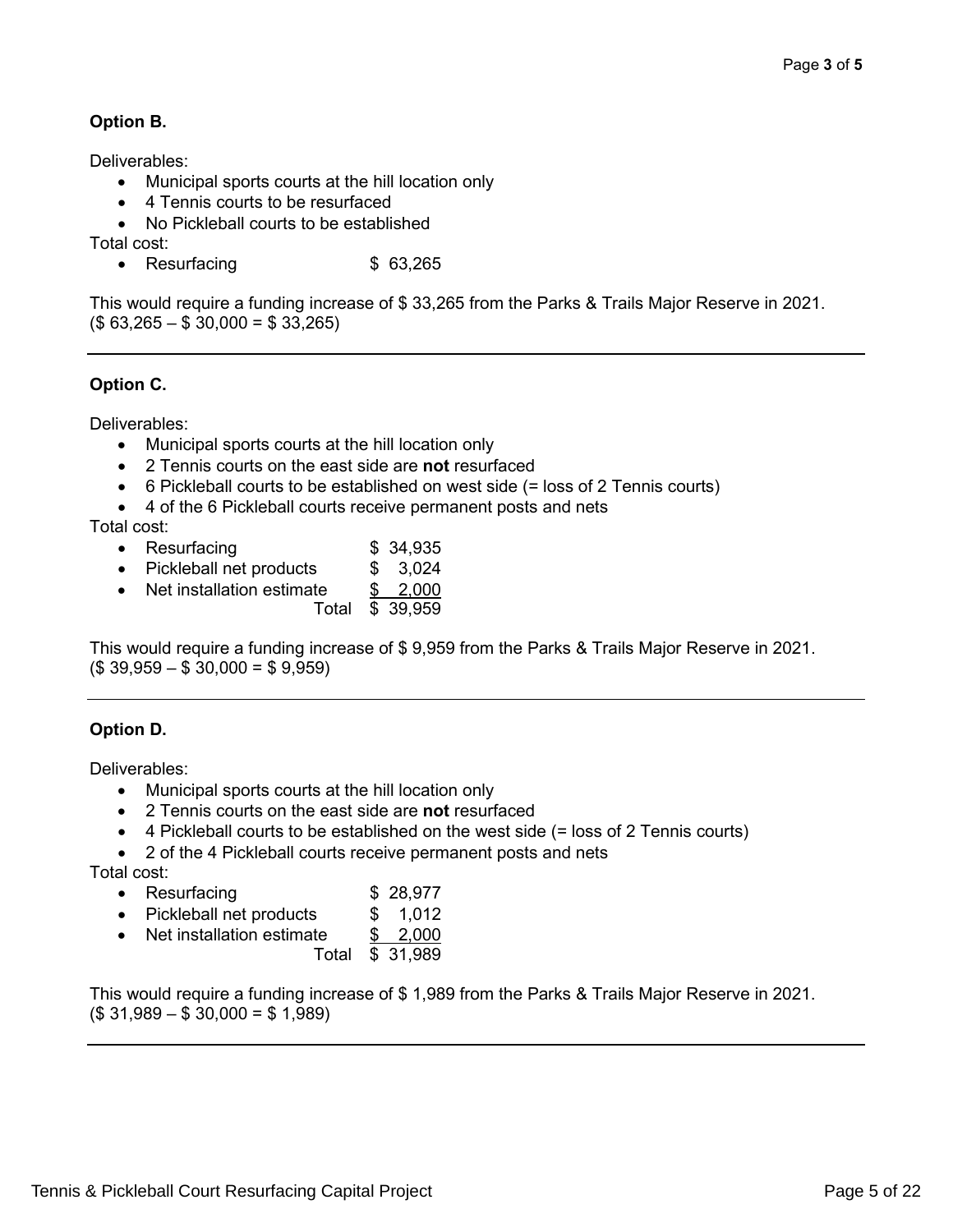# **Option E.**

Deliverables:

- Municipal sports courts at the hill location only
- 1 Tennis court will be resurfaced and will share 2 Pickleball courts at each end
- The remaining 3 Tennis courts are **not** resurfaced
- Pickleball courts do **not** receive permanent posts and nets

Total cost:

• Resurfacing **\$ 25,808** 

This would require a funding decrease of \$ 4,192 from the Parks & Trails Major Reserve in 2021.  $($25,808 - $30,000 = - $4,192)$ 

Below is the Implication of Decision based on Option 1 (Administration's recommendation).

# **Implications of Decision**

| <b>Financial Implications</b>      |                                                          |
|------------------------------------|----------------------------------------------------------|
| <b>Items</b>                       | <b>Comments</b>                                          |
| <b>Operating Cost/Implications</b> | <b>None</b>                                              |
| <b>Capital Cost</b>                | \$71,811 (includes \$30,000 already allocated)           |
| <b>Reserve Balance Available</b>   | \$421,992                                                |
| Source of Funds                    | Parks & Trails Major Reserve                             |
| <b>Unbudgeted Costs</b>            | \$41,811 (above the \$30,000 already allocated)          |
|                                    | The cost in 2025 for Gordon Moore Park Tennis Courts     |
|                                    | is now also anticipated to be higher than budgeted. This |
|                                    | will be addressed through future asset management        |
|                                    | processes and Capital Budget planning/deliberations.     |

#### **Level of Service Implications**

 $\circ$  The hill courts are more widely used; facility user satisfaction will increase with reliable and multi-use functions established at this location.

# **Public Engagement**

 $\circ$  The public has the opportunity to stay informed about the budget deliberations and development through Council meetings and other budget processes / engagement.

# **Communications**

 $\circ$  The Corporate Services Department provides communication regarding the budget process and final Council approved budgets.

# **Risk / Liability**

- $\circ$  Completing the full resurfacing of the hill courts into a multi-use facility this year will prevent the increasing rate of erosion of this outdoor asset. This will allow for the valley courts to be fully assessed and budgeted for in the next 5-year capital plan (2022-2026).
- o Completing as much resurfacing work as possible, and as soon as possible, will decrease the total cost of getting the hill and valley courts back to a standard that can be more efficiently and effectively sustained (operational and capital lifecycle planning).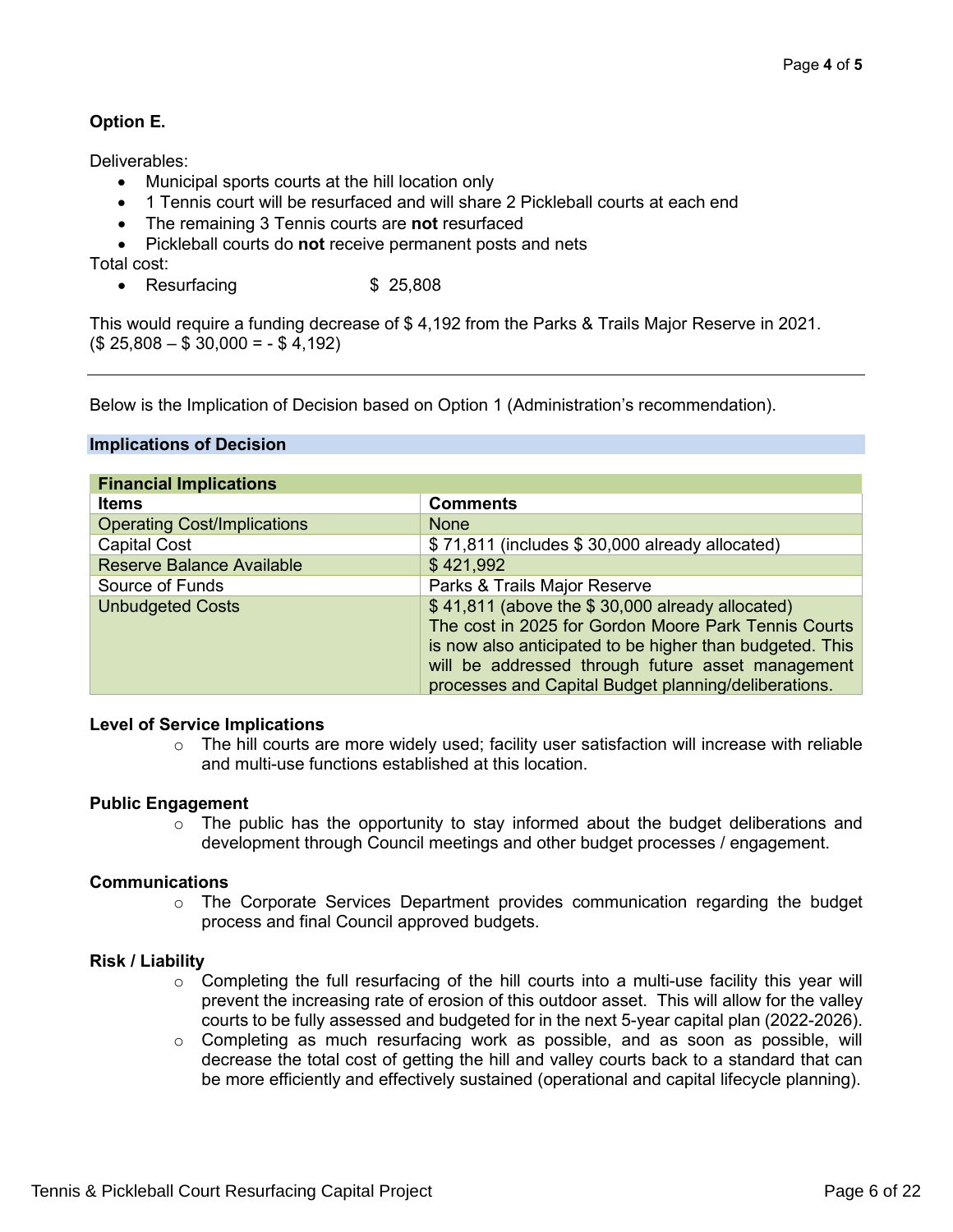| <b>Legislative Implications</b>                |                              |                                                                                                                                                                                                                                                                                                                       |  |  |  |  |  |  |
|------------------------------------------------|------------------------------|-----------------------------------------------------------------------------------------------------------------------------------------------------------------------------------------------------------------------------------------------------------------------------------------------------------------------|--|--|--|--|--|--|
| <b>Conforms with:</b>                          | Yes/No/<br><b>Partial/NA</b> | <b>Comments</b>                                                                                                                                                                                                                                                                                                       |  |  |  |  |  |  |
| <b>Council's Strategic Plan</b>                | Yes                          | Goal 4: Maintain safe and reliable infrastructure able<br>to meet the needs of the growing community.<br>Key Strategy 4.1.3: Maintain and enhance Hinton's<br>indoor and outdoor recreation infrastructure.                                                                                                           |  |  |  |  |  |  |
| <b>Community Sustainability</b><br><b>Plan</b> | Yes                          | Strategy 3: Develop and upgrade indoor and<br>outdoor facilities that make Hinton a destination for<br>recreation and leisure activities.<br>Action 1.3.1 Enhance and develop facilities,<br>programs, and services that meet the recreation and<br>leisure needs of the community and promote healthy<br>lifestyles. |  |  |  |  |  |  |
| <b>Municipal Policies or Bylaws</b>            | <b>NA</b>                    | <b>None</b>                                                                                                                                                                                                                                                                                                           |  |  |  |  |  |  |
| <b>Provincial Laws or MGA</b>                  | <b>NA</b>                    | None                                                                                                                                                                                                                                                                                                                  |  |  |  |  |  |  |
| <b>Other plans or policies</b>                 | <b>NA</b>                    | <b>None</b>                                                                                                                                                                                                                                                                                                           |  |  |  |  |  |  |

#### **Options / Alternatives**

- 1. That Committee recommend Council proceed with the Tennis and Pickleball Court Resurfacing capital project in 2021 and that a total allocation of \$71,811 be funded from the Parks & Trails Major Reserve to complete the scope as defined in Option A.
- 2. That Committee recommend Council defer the Tennis and Pickleball Court Resurfacing capital project from 2021 to the 2022-2026 Capital Budget process.
- 3. That Committee recommend Council proceed with the Tennis and Pickleball Court Resurfacing capital project in 2021 and that a total allocation of  $$$  xxxx be funded from the Parks & Trails Major Reserve to complete the amended scope as defined in Option X.

*(Committee to determine the amount based on option B, C, or D)*

4. That Committee recommend Council proceed with the Tennis and Pickleball Court Resurfacing capital project in 2021 and that a total allocation \$ 25,808 be funded from the Parks & Trails Major Reserve to complete the reduced scope as defined in Option E.

# **Attachment(s)**

1. Link to Hinton 2021 Budget - Approved February 16, 2021 (Town of Hinton website) [Hinton-2021-Budget---Approved-February-16-2021](https://www.hinton.ca/DocumentCenter/View/10054/Hinton-2021-Budget---Approved-February-16-2021)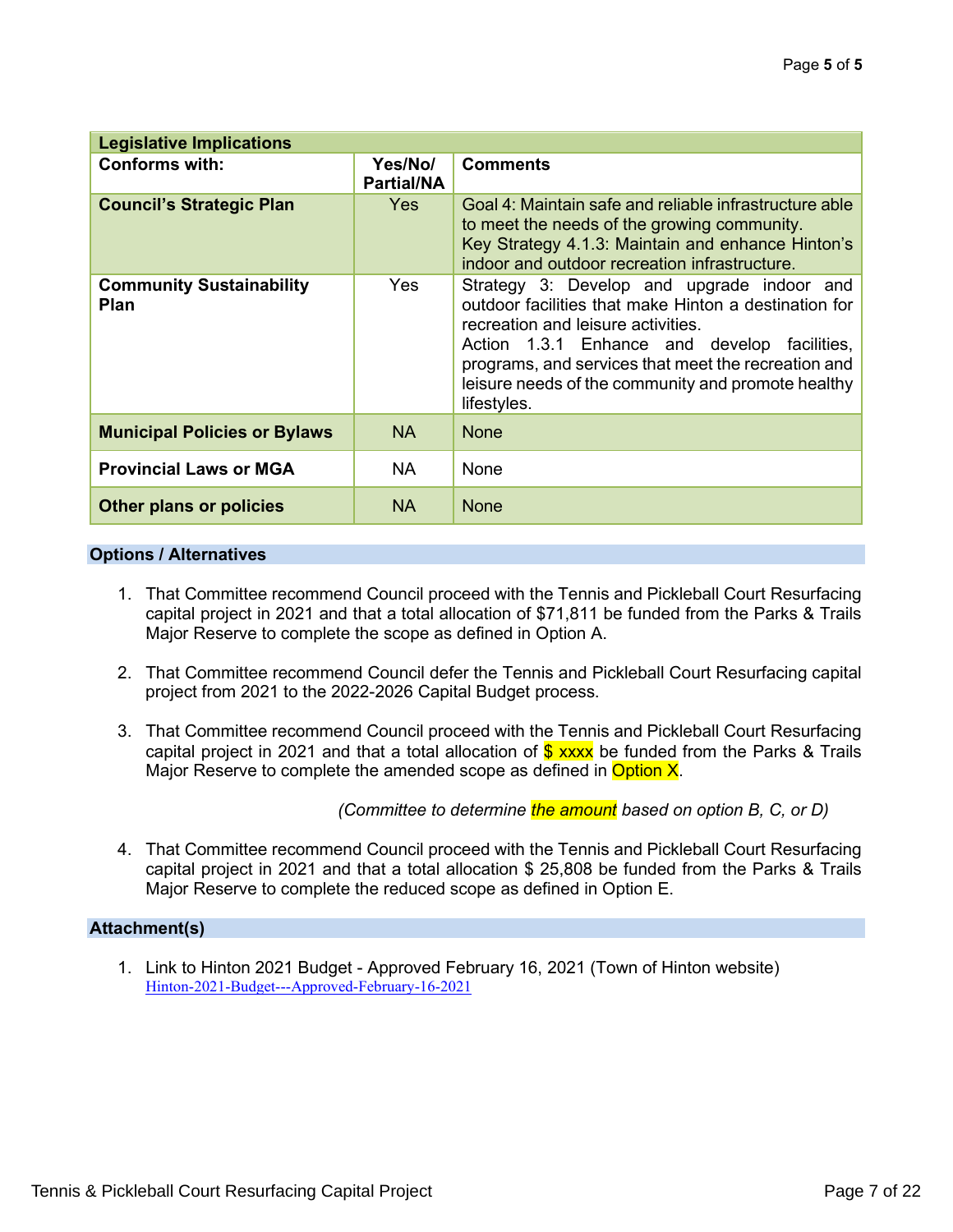

# **TOWN OF HINTON Administrative Report**

# ☐ **DIRECTION REQUEST** ☐ **REQUEST FOR DECISION** ☒ **INFORMATION ITEM**

**DATE:** Standing Committee Meeting of June 22, 2022

**FROM:** Emily Olsen, Chief Administrative Officer

**RE**: **2021 CIVIC PARTNERSHIP INVENTORY REPORT**

#### **Recommended Action**

*That Committee accept the 2021 Civic Partnership Inventory Report for information.*

#### **Background**

In fall of 2020 Council approved [Civic Partnership Policy CL-1107 \(Attachment 1\)](https://www.hinton.ca/DocumentCenter/View/9801/Policy-CL-1107-Civic-partnership-policy) which is established to formalize how the Town considers, evaluates, and enters into Partnership Agreements to provide funding or nonmonetary support to Civic Agencies for mutually beneficial initiatives.

Agencies classified in Category #1, #2A, and #2B are eligible for partnership funding. As such, the Civic Partnership Policy does not govern the Community Grant Program and does not attempt to restrict or define Council's will and ability to provide donations. The Policy does, however, allow for the consideration of all Agencies to transition between categories as established through an administrative screening process. Policy CL-1107 also provides decision making criteria for use by Council and Administration when responding to requests for partnership funding. Further, Policy CL-1107 achieves consistency, fairness, and demonstrates due diligence with respect to use of public funds.

#### **Analysis**

To ensure Council can best balance funding requests, Administration has aligned this Policy to coincide with the annual budget process. To best prepare, both Council and Administration in managing potential partnership proposals, this Policy commits Administration to providing an annual Partnership Inventory Report. The Civic Agency Inventory (Attachment 2) highlights all current Partnership Agreements, Administration's level of satisfaction with those agreements, and renewal dates so that Council may contemplate, and engage as necessary, regarding the continuation, amendment, or dissolution of the current agreements prior to entering budget deliberations.

As outlined in Section 4.1.4 of Policy CL-1107 (Attachment 1), Council will also be provided with an annual Proposed Partnership Report so that Council may provide direction to Administration as to which proposed (new) partnerships should be considered during budget deliberations. This report is currently being drafted as Administration continues to meet with a handful of groups who have initiated the Civic Agency administrative review process.

Policy CL-1107 will be less than one year old at the time of this report. Thus, some of the groups within the Inventory will be listed as not having established a Partnership Agreement with the Town. Administration is awaiting direction that results from the forthcoming Proposed Partnership Report in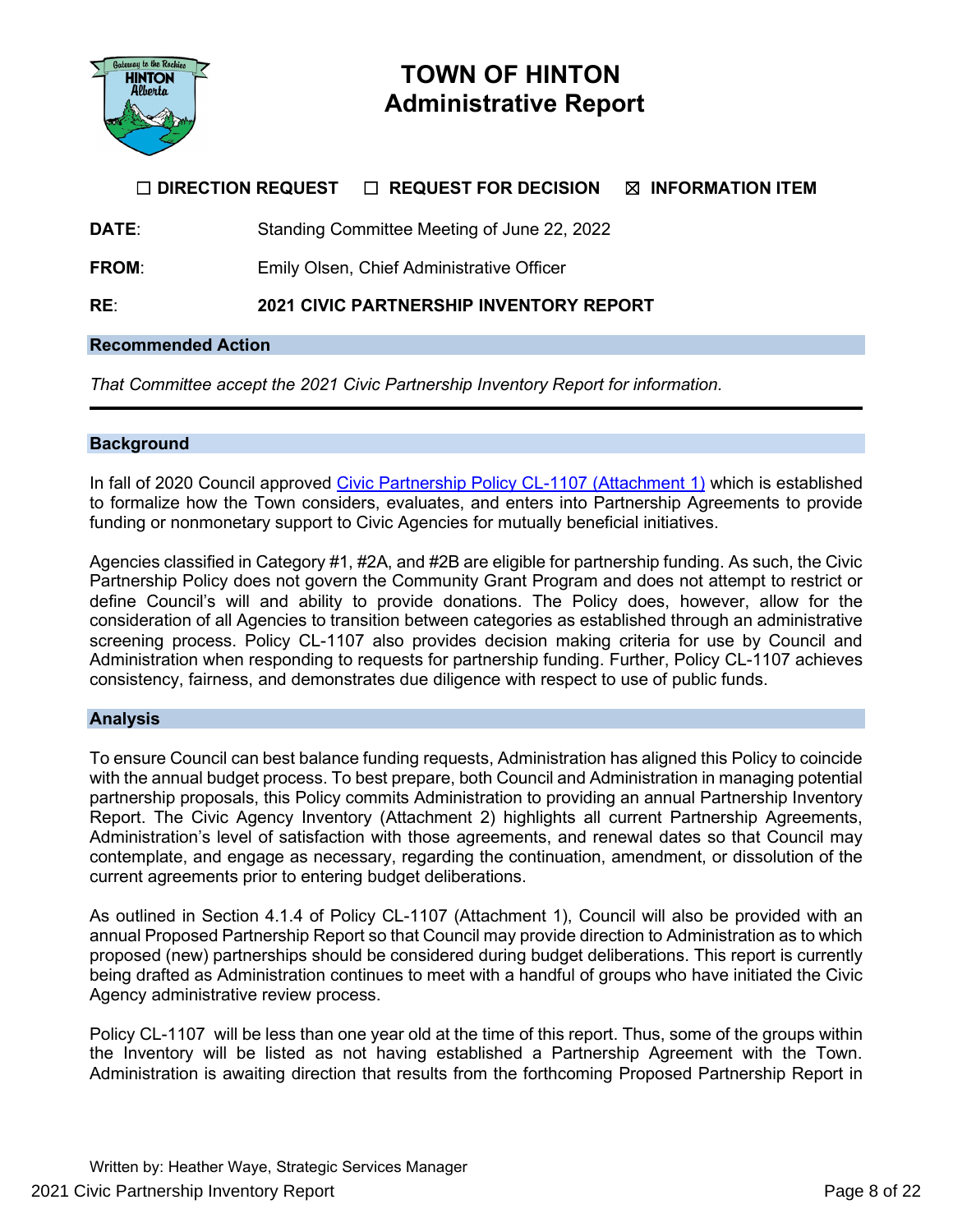order to formalize, through Partnership Agreement, any of the historically funded Civic Agencies/partnerships.

#### **Implications of Decision**

By accepting this report for information, Administration will continue to action Policy CL-1107 through the following next steps:

- 1. Continue to engage and exchange information with Civic Agencies. This information is used to populate the Proposed Partnership Report.
- 2. Provide the Proposed Partnership Report for information and direction to suit the will of Council.
- 3. Engaging, and preparing for Civic Agency presentations that occur annually through the budget deliberations process.

There are no immediate financial implications associated with accepting this report for information. This report is being provided for Council's consideration prior to and to inform upcoming annual budget deliberations.

| <b>Financial Implications</b>      |                 |  |  |  |  |  |  |  |  |
|------------------------------------|-----------------|--|--|--|--|--|--|--|--|
| <b>Items</b>                       | <b>Comments</b> |  |  |  |  |  |  |  |  |
| <b>Operating Cost/Implications</b> | \$0             |  |  |  |  |  |  |  |  |
| <b>Capital Cost</b>                | \$0             |  |  |  |  |  |  |  |  |
| <b>Budget Available</b>            | N/A             |  |  |  |  |  |  |  |  |
| Source of Funds                    | \$0             |  |  |  |  |  |  |  |  |
| <b>Unbudgeted Costs</b>            | \$0             |  |  |  |  |  |  |  |  |

#### **Level of Service Implications:**

No change.

#### **Public Engagement:**

Administration continues to accept and consider internal and external feedback related to the administration of Policy CL-1107.

#### **Communications:**

Partnership Category classification and proposal process information are published on the Town website.

Affected internal staff have been advised on how to manage partnership requests or information requests related to the process.

#### **Risk / Liability**:

None associated with accepting this report for information.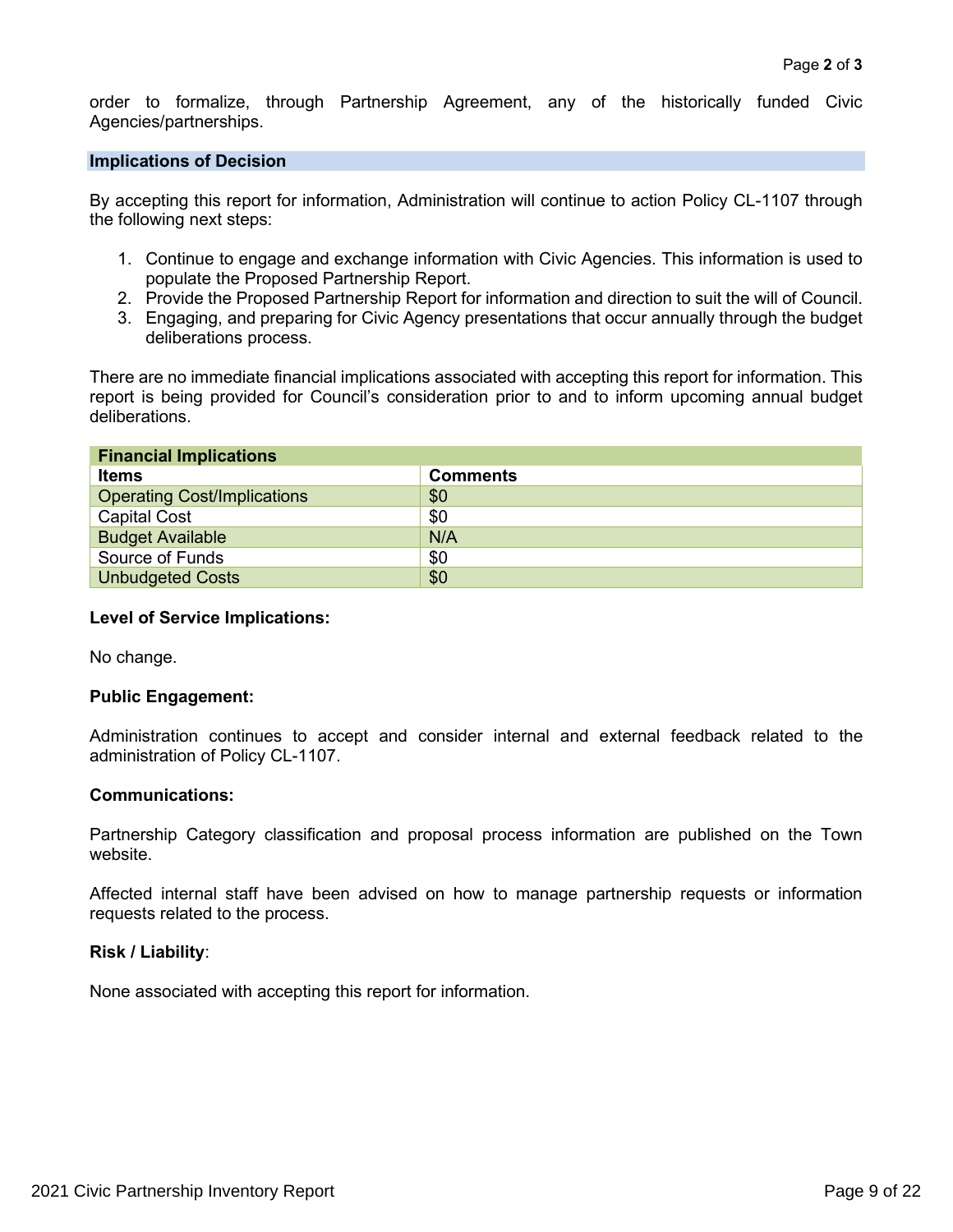| <b>Legislative Implications</b>                            |                           |                                                                                                                                                                                                                                                                                                                                 |  |  |  |  |  |
|------------------------------------------------------------|---------------------------|---------------------------------------------------------------------------------------------------------------------------------------------------------------------------------------------------------------------------------------------------------------------------------------------------------------------------------|--|--|--|--|--|
| <b>Conforms with:</b>                                      | Yes/No/<br><b>Partial</b> | <b>Comments</b>                                                                                                                                                                                                                                                                                                                 |  |  |  |  |  |
| <b>Council's Strategic Plan</b>                            | Yes                       | KS 1.1.1: Collaborate through partnerships.<br>KS 1.2.1: Work with partners to retain youth citizenship<br>KS 3.1.3: Develop a more consultative approach to operational<br>planning.<br>KS 3.1.4: Build relationships with community connectors.<br>KS 3.1.5: Promote an "only handle it once" customer service<br>philosophy. |  |  |  |  |  |
| <b>Community Sustainability</b><br>Plan                    | Yes.                      | Building a Sustainable Community: Identifying and building<br>partnerships with individuals, organizations, and businesses.                                                                                                                                                                                                     |  |  |  |  |  |
| <b>Policies</b><br><b>Municipal</b><br>or<br><b>Bylaws</b> | Yes                       | <b>Bylaw 1085 Hinton Grant Funding Advisory Committee</b><br>Policy 096 Quality of Life Grant Program<br>Policy 085 Coordinated Support for Major Non-Profit Initiatives<br>Policy 014 Financial Planning & Budgeting Policy<br>Policy 015 Authorization of Expenditures Unbudgeted and<br><b>Unplanned Policy.</b>             |  |  |  |  |  |
| <b>Provincial Laws or MGA</b>                              | Yes                       | All category partnership types are permissible under the MGA and<br>Alberta Law.                                                                                                                                                                                                                                                |  |  |  |  |  |
| <b>Other Plans or Policies</b>                             | Yes                       | IMF, POST Master Plan, FCSS Mandate, Community Grant                                                                                                                                                                                                                                                                            |  |  |  |  |  |

#### **Options / Alternatives**

- 1. That Committee accept the 2021 Civic Partnership Inventory Report for information.
- 2. That Committee direct Administration to bring the 2021 Civic Partnership Inventory Report to a future Standing Committee Meeting for further discussion.
- 3. That Council direct Administration to bring additional information regarding [Civic Agency Name(s) Here] in conjunction with the Proposed Partnership Report.

#### **Attachment(s)**

Attachment 1: [Civic Partnership Policy CL-1107](https://www.hinton.ca/DocumentCenter/View/9801/Policy-CL-1107-Civic-partnership-policy) Attachment 2: 2021 Civic Agency Inventory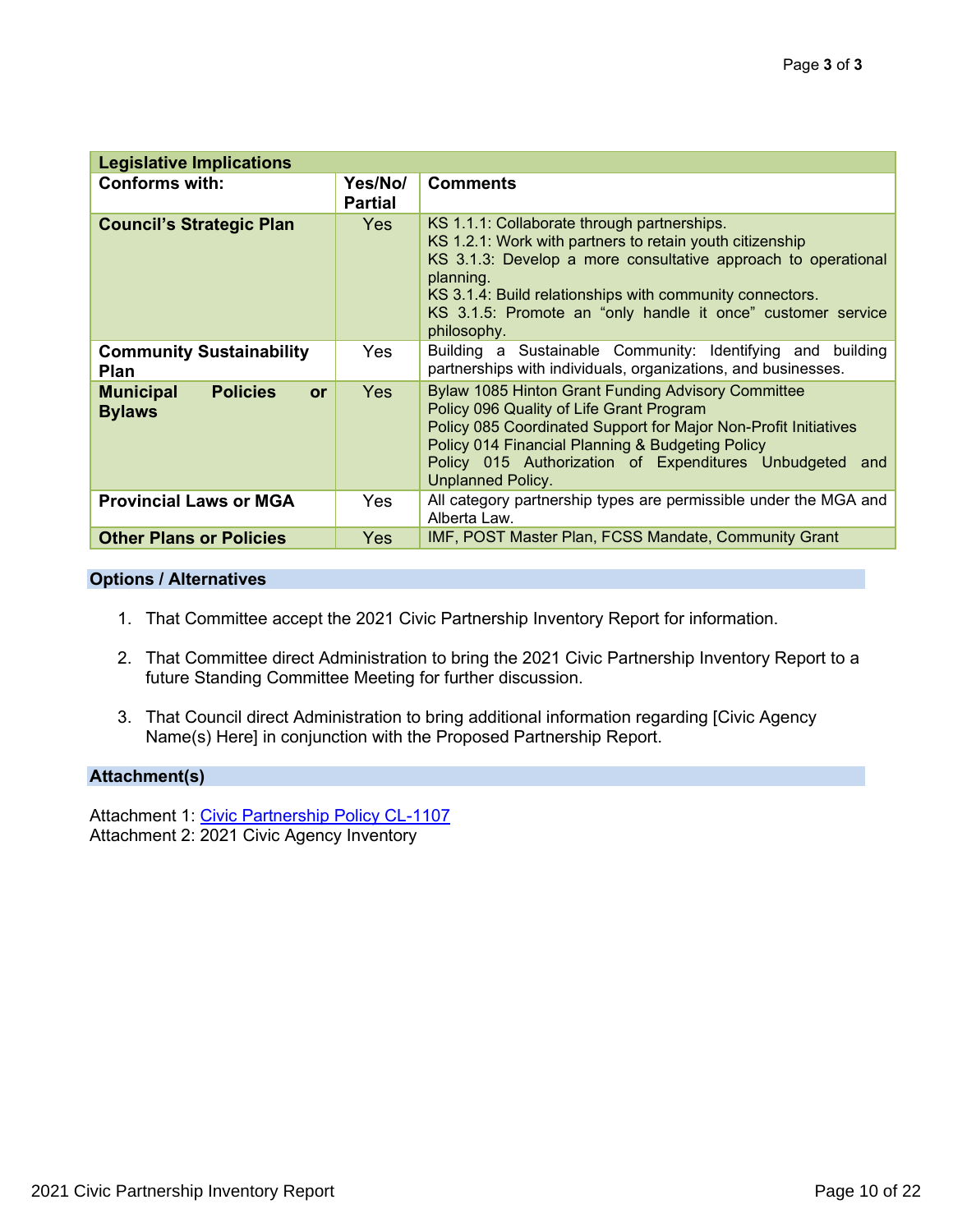# ATTACHMENT 1

|                                                                                                       |                                                          |                                   |                                                                              |                                                 |                                                     |            |                             |             |                                     |                                                                                                                                                                                                                                                                                                                               | <b>ATTACHMENT 1</b>                            |
|-------------------------------------------------------------------------------------------------------|----------------------------------------------------------|-----------------------------------|------------------------------------------------------------------------------|-------------------------------------------------|-----------------------------------------------------|------------|-----------------------------|-------------|-------------------------------------|-------------------------------------------------------------------------------------------------------------------------------------------------------------------------------------------------------------------------------------------------------------------------------------------------------------------------------|------------------------------------------------|
| 2021                                                                                                  |                                                          |                                   |                                                                              |                                                 |                                                     |            |                             |             |                                     |                                                                                                                                                                                                                                                                                                                               |                                                |
| Oivic                                                                                                 | <b>Associated Facility</b>                               | <b>Facility is Town</b><br>Owned? | 2021 Funding<br><b>Request (Through</b><br><b>Agreement or</b><br>Otherwise) | 2021 Ops<br><b>Funding</b><br><b>Allocation</b> | 2021 Cap<br>Reserve<br>(Restricted)<br>Contribution | Agreement? | Agreement<br>Expiry/Renewal | Non-Profit? | <b>Society's Act</b><br>Compliance? | <b>Administrative Notes</b>                                                                                                                                                                                                                                                                                                   | <b>Financial Reporting Required in</b><br>2021 |
| pak<br>Pakin<br>Dan                                                                                   | Hinton/Jasper Airport                                    | <b>NO</b>                         | 90,000.00<br>Ŝ.                                                              | \$90,000.00                                     | N/A                                                 | YES        | 31-Dec-29                   | <b>NO</b>   | N/A                                 |                                                                                                                                                                                                                                                                                                                               | Upon Request of Council                        |
| ල<br>ශ්කෝනය (Commerce                                                                                 | <b>Centennial Building</b>                               | <b>YES</b>                        | \$                                                                           | 53,000.00 \$ 53,000.00                          | N/A                                                 | YES        | December<br>31,2021         | <b>NO</b>   | N/A                                 | Agreement allots 23k. Chamber<br>requested and was approved for an<br>additional 30k.                                                                                                                                                                                                                                         | <b>YES</b>                                     |
| <u>iar</u>                                                                                            | N/A                                                      | N/A                               | Ŝ.<br>8,200.00                                                               | $\mathsf{S}$<br>8,200.00                        | N/A                                                 | <b>NO</b>  | TBD                         | <b>YES</b>  | PARTIAL                             | Financial reporting has not been<br>provided. Minutes are inconsistent<br>Mandate re: COVID style event<br>should be reviewed.                                                                                                                                                                                                | YES                                            |
| <b>Falm Festival</b><br><b>COLOR</b><br><b>Po</b> bthills Recreation Management Association<br>teport | Regional<br>Campgrounds                                  | <b>NO</b>                         | Ŝ.                                                                           | 20,000.00 \$ 20,000.00                          | N/A                                                 | NO.        | TBD                         | NO.         | N/A                                 | An agreement did exist up until<br>2012. Since that time the program is<br>offered on participation basis. FRMA<br>has been open and responsive to<br>feedback or additional information<br>requests. An agreement would likely<br>be achievable upon request of<br>Council.                                                  | Upon Request of Council                        |
| <b>Hinton Disc Golf Association</b>                                                                   | Hinton Disc Golf<br>Course                               | YES                               | \$<br>10,150.00                                                              | \$5,150.00                                      | \$5,000.00                                          | YES        | 2026                        | <b>YES</b>  | YES                                 |                                                                                                                                                                                                                                                                                                                               | YES                                            |
| <b>Hinton Golfing Society</b>                                                                         | <b>Hinton Golf Course</b>                                | <b>YES</b>                        | \$                                                                           | \$                                              | $\ddot{\mathsf{S}}$                                 | <b>YES</b> | 31-Oct-21                   | <b>YES</b>  | <b>YES</b>                          | Payment plan of 50k/year<br>established to ensure repayment of<br>Account Receivable, Current<br>Balance: \$201,892.00                                                                                                                                                                                                        | YES                                            |
| <b>Hinton Historical Society</b>                                                                      | Northern Rockies<br>Museum of Culture<br>and Heritage    | <b>NO</b>                         | Ŝ.                                                                           | 65,000.00 \$ 65,000.00                          | N/A                                                 | <b>NO</b>  | TBD                         | YES         | YES                                 | Challenged to be financially self<br>sustainable. Alternative options are<br>being evaluated through the Civic<br><b>Agency Administrative</b>                                                                                                                                                                                | YES                                            |
| <b>Hinton Mountain Bike Association</b>                                                               | <b>Hinton Bike Park</b>                                  | YES<br>(within Town limits)       | Ŝ                                                                            | 22,606.00 \$ 15,606.00 \$ 7,000.00              |                                                     | <b>YES</b> | Dec 31-21                   | <b>YES</b>  | <b>YES</b>                          | A 2% increase was applied to<br>Contracted Services budget codes<br>corporate-wide in 2020; in error,<br>this increase was applied to HMBA's<br>funding allocation, and<br>subsequently written into their 2021<br>agreement. This will be revisited<br>through the 2022 budget process<br>and future agreement negotiations. | <b>YES</b>                                     |
| Performing Arts Society of Hinton                                                                     | West Fraser Guild -<br>Performing Arts<br>Theatre Hinton | YES                               | \$<br>55,000.00                                                              | $\ddot{s}$                                      | <b>NA</b>                                           | YES        | Aug-31-27                   | YES         | YES                                 | Adapted through COVID and did not<br>required funding in 2021.                                                                                                                                                                                                                                                                | YES                                            |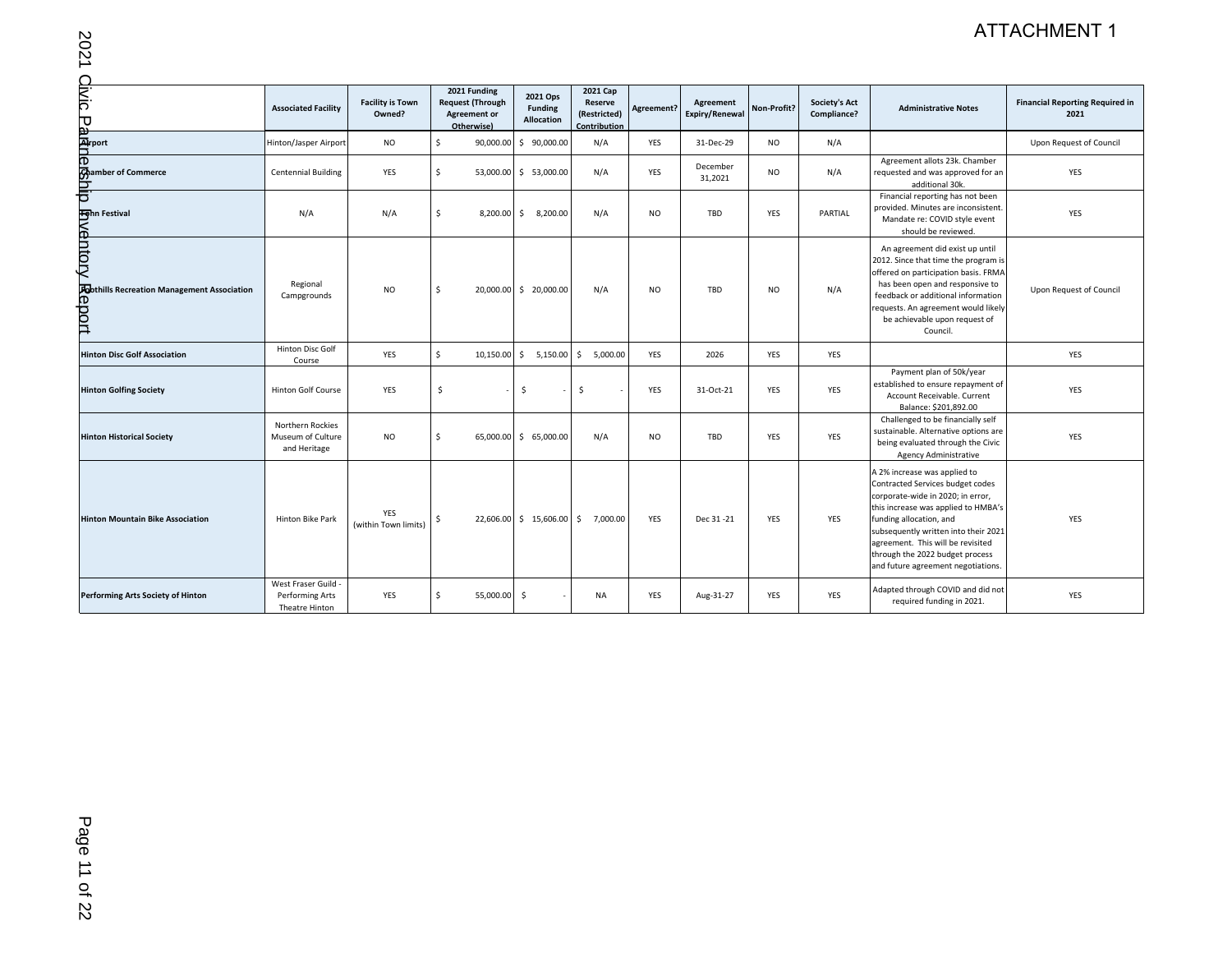# **COUNCIL ACTION PENDING<br>As <b>o**f June 18, 2021

| As of June 18, 2021                                                                                                                                                                                                                                                                                                                                                             |                    |                                                                                                                                                                            |                             |                 |                     |               |                                                                                                                                                                                                                                                                                                                                                                                                                                                   |
|---------------------------------------------------------------------------------------------------------------------------------------------------------------------------------------------------------------------------------------------------------------------------------------------------------------------------------------------------------------------------------|--------------------|----------------------------------------------------------------------------------------------------------------------------------------------------------------------------|-----------------------------|-----------------|---------------------|---------------|---------------------------------------------------------------------------------------------------------------------------------------------------------------------------------------------------------------------------------------------------------------------------------------------------------------------------------------------------------------------------------------------------------------------------------------------------|
| Meeting Date                                                                                                                                                                                                                                                                                                                                                                    | <b>Item Number</b> | <b>Action Required</b>                                                                                                                                                     | <b>Staff</b><br>Responsible | <b>Due Date</b> | <b>Revised Date</b> | <b>Status</b> | <b>Additional Comments</b>                                                                                                                                                                                                                                                                                                                                                                                                                        |
| 11 <b>g</b> ct 2018<br>$\frac{1}{2}$<br>$\frac{1}{2}$<br>$\frac{1}{2}$<br>$\frac{1}{2}$<br>$\frac{1}{2}$<br>$\frac{1}{2}$<br>$\frac{1}{2}$<br>$\frac{1}{2}$<br>$\frac{1}{2}$<br>$\frac{1}{2}$<br>$\frac{1}{2}$<br><br>$\frac{1}{2}$<br><br><br><br><br><br><br><br><br><br><br><br><br><br><br><br><br><br><br><br><br><br><br><br><br><br><br><br><br><br><br><br><br><br><br> | MD - 1643          | Direct Administration to present<br>Recreation Centre Project funding<br>plan options by the end of<br>December 31, 2018.                                                  | Carla Fox                   | 31 Dec 2018     | 31 Dec 2021 On Hold |               | ON HOLD: see MD-2002, MD-2247, and MD-2248.                                                                                                                                                                                                                                                                                                                                                                                                       |
| Officer Reporting<br>$\omega$                                                                                                                                                                                                                                                                                                                                                   | MD - 1686          | Bring back alternatives to be used<br>to replace the logs in benches and<br>structures in the first quarter of<br>2019.                                                    | Laura<br>Howarth            | 31 Mar 2019     | 31 Dec 2021 In      | Progress      | IN PROGRESS: Development Services is managing<br>the RFP process; a consultant has not yet been<br>selected. Workshops will be conducted with<br>anticipated project completion set for August 2021.<br>This project will create minimum landscape, design,<br>and construction standards as recommended under<br>the Parks, Open Spaces, and Trails Master Plan.<br>\$75,000 has been approved in the 2021 Budget to<br>develop these standards. |
| 15 Ban 2019<br>5<br>Report                                                                                                                                                                                                                                                                                                                                                      | MD - 1702          | That the Recreation Centre Project<br>Management Request for Proposal<br>Key Deliverables be brought back a<br>Standing Committee meeting before<br>the end of March 2019. | Laura<br>Howarth            | 31 Mar 2019     | 31 Dec 2021 On Hold |               | ON HOLD: see MD-2002, MD-2247, and MD-2248.                                                                                                                                                                                                                                                                                                                                                                                                       |
| 23 Apr 2019<br>ion Pending List                                                                                                                                                                                                                                                                                                                                                 | MD - 1759          | Administration to bring the water<br>service levels and delivery to a<br>Standing Committee meeting by<br>the end of October 2019.                                         | Dale<br>Woloszyn            | 31 Oct 2019     | 31 Dec 2021 In      | Progress      | Work will commence on this item in the new year<br>and expecting to present by end of March/2020<br>Mar. 6/20 - Expected date for presentation is end of<br>June/20. May 14/20 - Expecting to present to<br>Council before the end of September 2020. Oct.<br>21/20 - Engaged external consultant for the detailed<br>analysis of water rates. Jan. 14/21 - Working with<br>external consultant.                                                  |
| 08 Oct 2019                                                                                                                                                                                                                                                                                                                                                                     | MD - 1868          | That Committee direct<br>Administration to bring a report<br>including options on the next steps<br>for the Aquatic Centre before the<br>end of 2019.                      | Emily Olsen 31 Dec 2019     |                 |                     | On Hold       | Council decision in Agenda prep meeting on Dec.<br>5/19 to postpone until January 2020                                                                                                                                                                                                                                                                                                                                                            |
| 05 Nov 2019                                                                                                                                                                                                                                                                                                                                                                     | MD - 1884          | That Council approve the Standing<br>Committee's recommendation for<br>Administration to invite Request for<br>Proposals (RFP) to bid on the ATE<br>program contract.      | Maurice de<br>Beaudrap      | 31 Mar 2020     |                     | On Hold       | New legislature as of December 1, 2019 from<br>Provincial Government - all new programs on hold<br>for approximately 2 years.                                                                                                                                                                                                                                                                                                                     |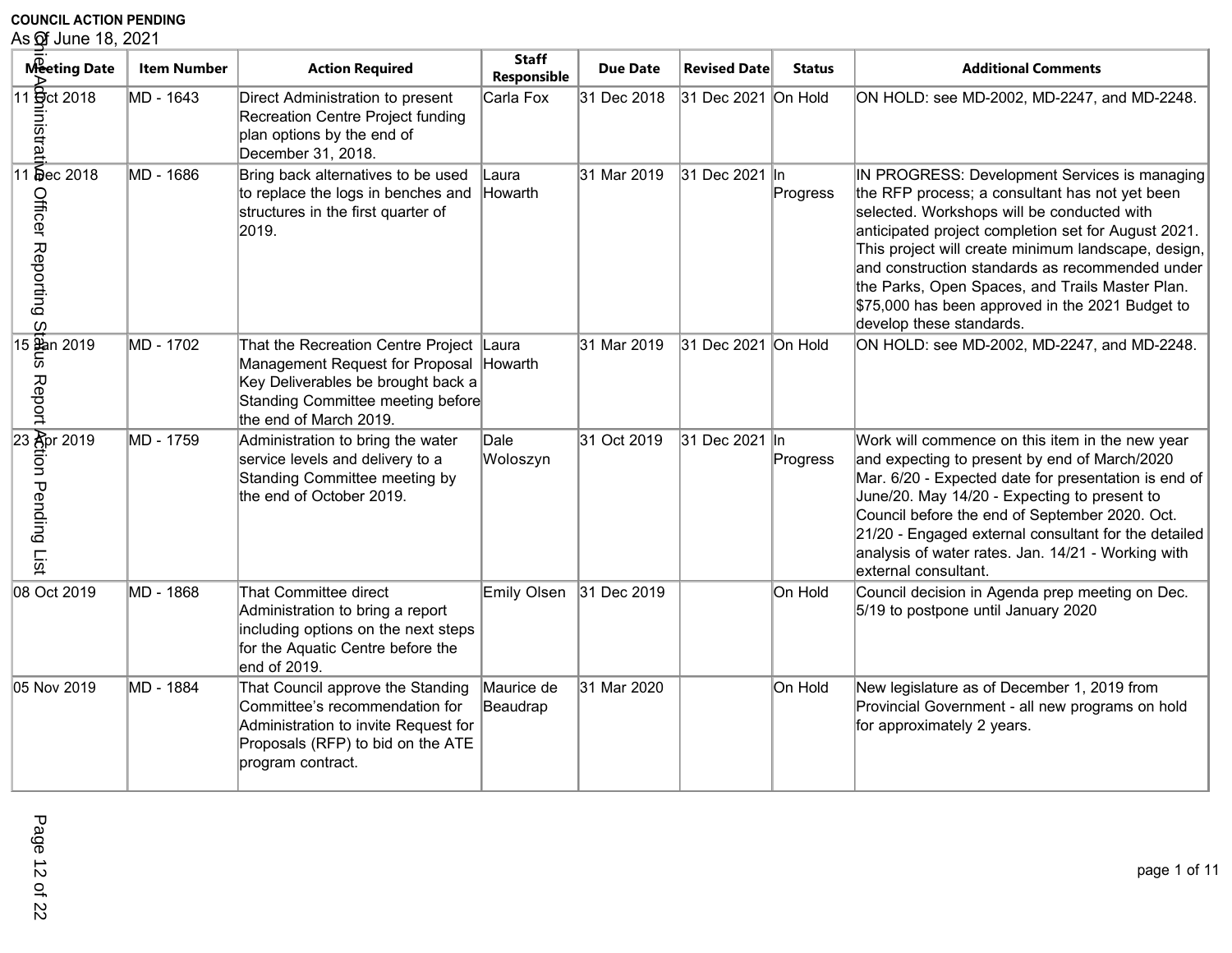| As of June 18, 2021                           |                    |                                                                                                                                                                                                                                                              |                             |                 |                     |               |                                                                                                                                                                                                                                                            |  |  |
|-----------------------------------------------|--------------------|--------------------------------------------------------------------------------------------------------------------------------------------------------------------------------------------------------------------------------------------------------------|-----------------------------|-----------------|---------------------|---------------|------------------------------------------------------------------------------------------------------------------------------------------------------------------------------------------------------------------------------------------------------------|--|--|
| Meeting Date                                  | <b>Item Number</b> | <b>Action Required</b>                                                                                                                                                                                                                                       | <b>Staff</b><br>Responsible | <b>Due Date</b> | <b>Revised Date</b> | <b>Status</b> | <b>Additional Comments</b>                                                                                                                                                                                                                                 |  |  |
| 14 Stul 2020<br>istrative                     | MD - 2031          | That Council direct Administration<br>to develop the Full Cost Recovery<br>Volume based Fee structure for<br><b>Residential and Commercial</b><br>Customers based on service costs                                                                           | Dale<br>Woloszyn            | 30 Sep 2020     | 31 Dec 2021 In      | Progress      | Oct. 21/20 - Administration is working on<br>modernizing the Bylaw and the Fee structure. Jan.<br>14/20 - Received new truck late 2020 and just<br>working on collecting data in the next few months<br>with new bins to establish Fee Structure.          |  |  |
| 14 Qui 2020<br>ficer Repo                     | MD - 2032          | That Council approve public<br>engagement including an online<br>session and an in-person session<br>on recycling options before the end<br>of the first quarter 2021.                                                                                       | Dale<br>Woloszyn            | 31 Mar 2021     | 31 Mar 2022 In      | Progress      | Oct. 21/20 - Administration started collecting<br>resident's input using Survey forms. Will be<br>reviewing customer feedback with the new bins<br>placed in late January. Feb. 11/21: Capacity and<br>turnover, as well as completion of new bin rollout. |  |  |
| 13 <b>D</b> .ct 2020<br>ō<br>Status<br>Report | MD - 2086          | That Committee direct<br>Administration to engage with the<br><b>Community Engagement Advisory</b><br>Committee (CEAC) to recommend<br>emission reduction targets to<br>Council as part of milestone 2 of<br>the Partners for Climate Protection<br>Program. | <b>Emily Olsen</b>          | 31 Mar 2021     | 30 Sep 2021 On Hold |               | Hold until additional administrative support is<br>available. Municipal Energy Manager through ACP<br>grant will assist. Awaiting awarding of that grant.                                                                                                  |  |  |
| 03 Nov 2020<br>tion Pending                   | MD - 2108          | That Council direct Administration<br>to bring a report regarding taxation<br>of mobile home park property and<br>residences to a Standing<br>Committee meeting before the end<br>of June 2021.                                                              | Carla Fox                   | 30 Jun 2021     | 31 Aug 2021 On Hold |               | On hold pending completion of other Q1 & Q2<br>priorities.                                                                                                                                                                                                 |  |  |
| $10 \frac{\text{N}}{\text{Q}}$ ov 2020        | MD - 2112          | That Council direct Administration<br>to bring back a report outlining<br>options for land consolidation at the<br>Hinton Golf Course to a Standing<br>Committee meeting before the end<br>of Q2 2021.                                                       | <b>Emily Olsen</b>          | 30 Jun 2021     | 30 Sep 2021 In      | Progress      | Will proceed after Golf Course EOI process is<br>complete.                                                                                                                                                                                                 |  |  |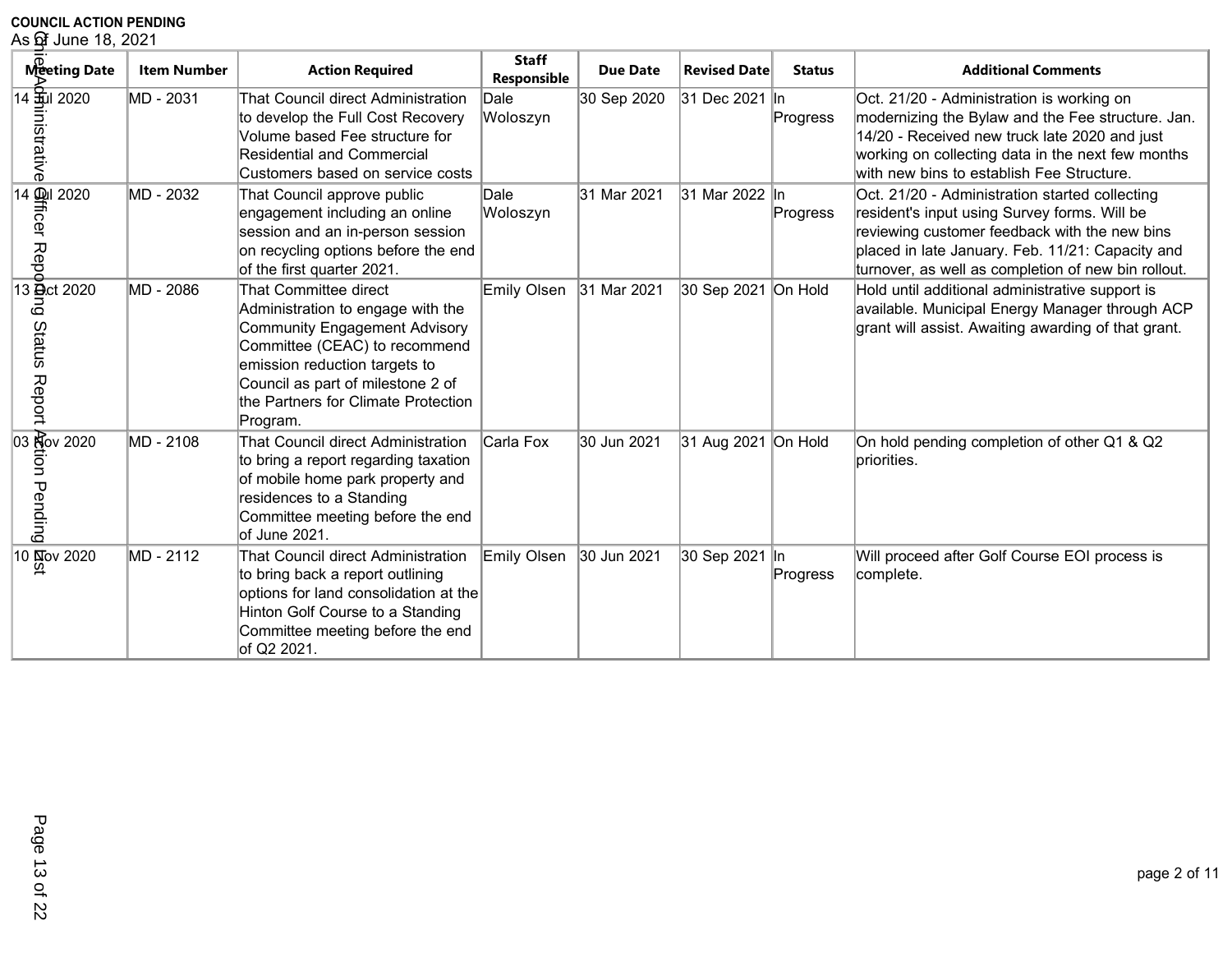| As of June 18, 2021                                                                                                                                                                            |                    |                                                                                                                                                                                                                                                                                                                                                                                                                                                                                                                                                                                                                                         |                             |                 |                     |                 |                                                                        |
|------------------------------------------------------------------------------------------------------------------------------------------------------------------------------------------------|--------------------|-----------------------------------------------------------------------------------------------------------------------------------------------------------------------------------------------------------------------------------------------------------------------------------------------------------------------------------------------------------------------------------------------------------------------------------------------------------------------------------------------------------------------------------------------------------------------------------------------------------------------------------------|-----------------------------|-----------------|---------------------|-----------------|------------------------------------------------------------------------|
| Meeting Date                                                                                                                                                                                   | <b>Item Number</b> | <b>Action Required</b>                                                                                                                                                                                                                                                                                                                                                                                                                                                                                                                                                                                                                  | <b>Staff</b><br>Responsible | <b>Due Date</b> | <b>Revised Date</b> | <b>Status</b>   | <b>Additional Comments</b>                                             |
| $21\frac{6}{20}$ ov 2020<br>nistrative Officer Reporting Status Report                                                                                                                         | MD - 2136          | That Council direct Administration<br>to pursue Option 3 as the preferred<br>approach - A Collaborative<br>Partnership approach in the<br>development of the Boutin Avenue<br>lands with other organizations and<br>developers and collaboratively seek<br>other sources of grant funding to<br>provide affordable housing through a<br>phased approach and that Council<br>direct Administration to make<br>application for the Canada<br>Mortgage and Housing Rapid<br>Housing Initiative Grant and the<br><b>SEED Funding Grant using Colliers</b><br>Project Leaders consulting services<br>to an amount not to exceed<br>\$45,500. | <b>Emily Olsen</b>          | 01 Jan 2021     |                     | In.<br>Progress | RHI Grant Application complete and submitted.                          |
| not de discripto de la contrada del 2021<br>Denombre de la contrada del 2021<br>De la contrada de la contrada de la contrada de la contrada de la contrada de la contrada de la contrada de la | MD - 2175          | That Council establish an oversight Emily Olsen<br>committee for the ongoing<br>rehabilitation, and sustainability of<br>the Boardwalk, the composition of<br>the committee will be determined<br>through the Terms of Reference,<br>and the committee must include<br>representation from community<br>stakeholder groups.                                                                                                                                                                                                                                                                                                             |                             | 30 Sep 2021     |                     | ln.<br>Progress | July 6 Agenda.                                                         |
| 02 Feb 2021                                                                                                                                                                                    | MD - 2177          | That Council approve the<br>reintroduction of maintenance<br>dollars in the amount of \$60,000<br>within the annual operating budget<br>beginning in 2022, and that re-<br>evaluation of this amount shall<br>occur on an ongoing basis.                                                                                                                                                                                                                                                                                                                                                                                                | Laura<br>Howarth            | 31 Dec 2021     |                     | On Hold         | ON HOLD: Until the 2022-2024 Budget process<br>begins or is concluded. |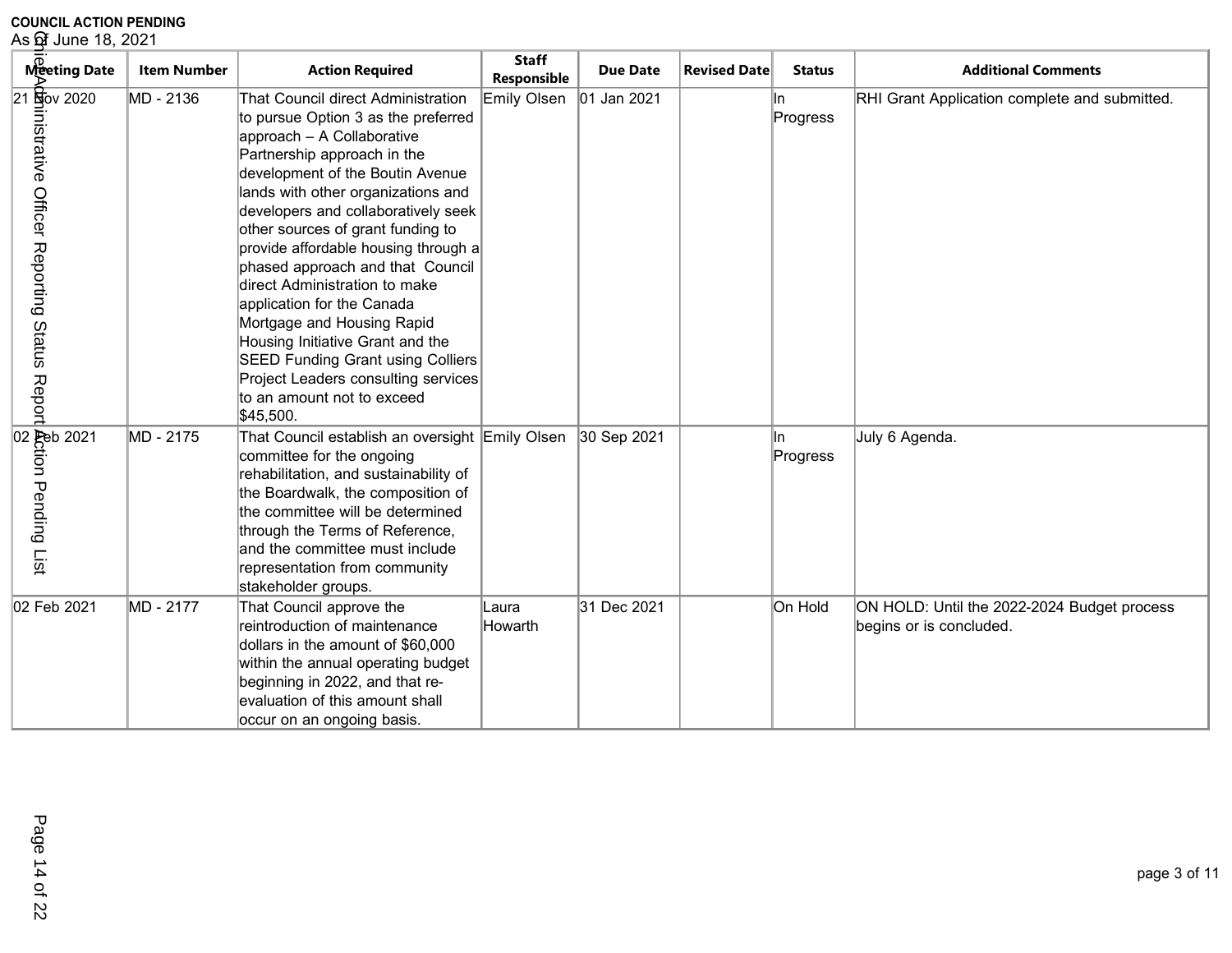| As <b>o</b> f June 18, 2021                                                                                                                                                                                                          |                    |                                                                                                                                                                                                                                                                                                                                                                                                                                             |                             |                 |                     |               |                                                                                                                                                                               |
|--------------------------------------------------------------------------------------------------------------------------------------------------------------------------------------------------------------------------------------|--------------------|---------------------------------------------------------------------------------------------------------------------------------------------------------------------------------------------------------------------------------------------------------------------------------------------------------------------------------------------------------------------------------------------------------------------------------------------|-----------------------------|-----------------|---------------------|---------------|-------------------------------------------------------------------------------------------------------------------------------------------------------------------------------|
| Meeting Date                                                                                                                                                                                                                         | <b>Item Number</b> | <b>Action Required</b>                                                                                                                                                                                                                                                                                                                                                                                                                      | <b>Staff</b><br>Responsible | <b>Due Date</b> | <b>Revised Date</b> | <b>Status</b> | <b>Additional Comments</b>                                                                                                                                                    |
| 02 Seb 2021<br>nistrative<br>$\frac{9}{2}$<br>$\frac{3}{2}$<br>$\frac{1}{2}$<br>$\frac{1}{2}$<br>$\frac{1}{2}$<br>$\frac{1}{2}$<br><br>$\frac{1}{2}$<br><br><br><br><br><br><br><br><br><br><br><br><br><br><br><br><br><br><br><br> | MD - 2178          | That Council direct Administration<br>to bring a report to a Standing<br>Committee meeting with options for<br>the duplicated boardwalk and trail<br>sections, and with input from the<br>oversight committee once<br>established.                                                                                                                                                                                                          | Emily Olsen                 | 31 Dec 2021     |                     | On Hold       | ON HOLD: Until an oversight committee is<br>established and functioning (see MD-2268).                                                                                        |
| Reporti                                                                                                                                                                                                                              | MD - 2180          | That Council dissolve the current<br><b>Beaver Boardwalk Committee</b><br>subsequent to a handover meeting<br>with the new committee.                                                                                                                                                                                                                                                                                                       | Emily Olsen                 | 30 Sep 2021     |                     | On Hold       | Terms of reference for new committee being brought<br>forward July 6, 2021. Committee is expected to be<br>established before September 2021 - then BEBO<br>can be dissolved. |
| 09 Beb 2021<br>Status Report Action Pending<br>List                                                                                                                                                                                  | MD - 2191          | Seek consensus that all individual<br>reserves be removed from the<br><b>Fiscal Responsibility Policy and be</b><br>replaced with overarching reserve<br>policies.<br>That the above motion be referred to<br>the March 9, 2021 Standing<br>Committee meeting to allow<br>Administration to explore the<br>possibility of including appendix<br>material as discussed in the<br>Standing Committee meeting of<br>Tuesday, February 9, 2021. | Carla Fox                   | 09 Mar 2021     | 30 Sep 2021 On Hold |               | More time is required to complete this work.<br>Looking at bringing forward in the Fall w/ Reserve<br>Policy                                                                  |
| 09 Feb 2021                                                                                                                                                                                                                          | MD - 2192          | Direct Administration to bring back<br>the Fiscal Responsibility Policy FN<br>-1301 with a review date of March<br>2022.<br>That Section 6.8 include no later<br>than 6 weeks from the end of the<br>quarter.                                                                                                                                                                                                                               | Carla Fox                   | 09 Mar 2021     | 30 Sep 2021 On Hold |               | On hold pending completion of Q1 & Q2 priorities.                                                                                                                             |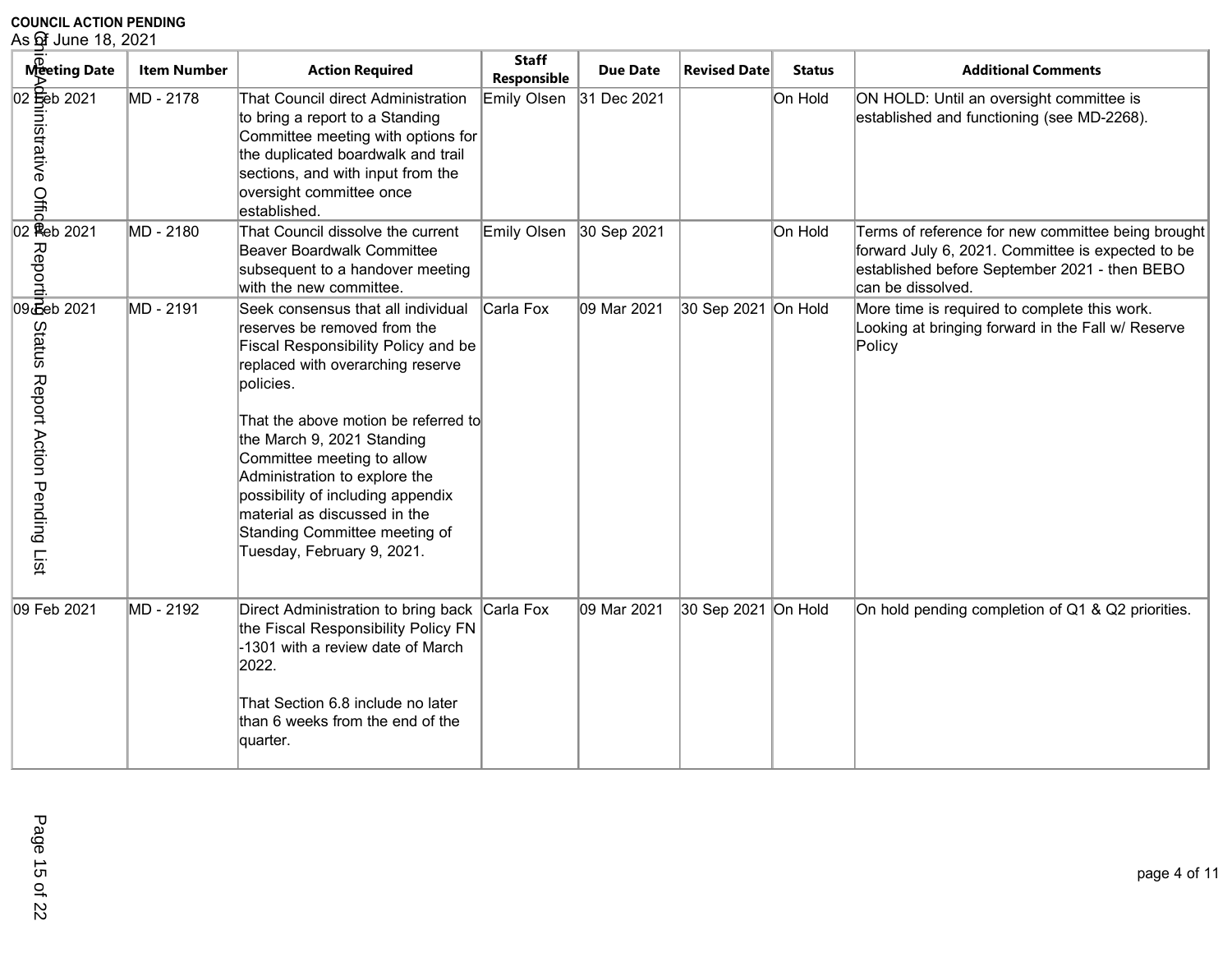# **COUNCIL ACTION PENDING**<br>As ଫି June 18, 2021

| As of June 18, 2021             |                    |                                                                                                                                                                                                                                                    |                             |                 |                     |                  |                                                                                                                                     |
|---------------------------------|--------------------|----------------------------------------------------------------------------------------------------------------------------------------------------------------------------------------------------------------------------------------------------|-----------------------------|-----------------|---------------------|------------------|-------------------------------------------------------------------------------------------------------------------------------------|
| Meeting Date                    | <b>Item Number</b> | <b>Action Required</b>                                                                                                                                                                                                                             | <b>Staff</b><br>Responsible | <b>Due Date</b> | <b>Revised Date</b> | <b>Status</b>    | <b>Additional Comments</b>                                                                                                          |
| 09 Feb 2021<br>histrative       | MD - 2196          | That Administration bring back a<br>report on specific compression<br>challenges within the Town of<br>Hinton as well as strategies to<br>address the issue during the 2022<br>budget process.                                                     | Emily Olsen                 | 31 Dec 2021     |                     | On Hold          | ON HOLD: Until the 2022 - 2024 Budget process<br>begins or is concluded.                                                            |
| 16 Feb 2021<br>观                | MD - 2199          | Direct Administration to bring<br>forward a 2022 draft budget with a<br>maximum 3% tax increase.                                                                                                                                                   | Carla Fox                   | 31 Dec 2021     |                     | On Hold          | No action taken at this time, other financial priorities<br>from Q1 & Q2 need first be completed.                                   |
| 16 Beb 2021<br>fing<br>Status   | MD - 2200          | That Committee recommend<br>Council bring back the 2021-2023<br>Three-Year Operating Plan as<br>presented on February 16, 2021 to<br>a Regular Council meeting for<br>decision.                                                                    | Carla Fox                   | 06 Apr 2021     | 06 Jul 2021         | lln.<br>Progress | On the July 6, 2021 agenda. May 11 - Revised date<br>as per Council direction.                                                      |
| 02 Mar 2021<br>ort Action<br>Ъe | MD - 2202          | That Council secure the land at<br>Erith Park for the purposes of<br>advancing the All Wheel Park<br>Project Proposal whereas the<br>securement for the all wheel park<br>project expires after 48 months if<br>the project has not been advanced. | Emily Olsen                 | 31 Mar 2025     |                     | Pending          | An update will be brought before budget 2022<br>(September 2021) so that if there are any funding<br>impacts they can be addressed. |
| 02 Mar 2021<br>စ<br>List        | MD - 2205          | That a service level training and<br>review activity be added to annual<br>reporting and budget schedule to<br>occur no later than June 30, 2021.                                                                                                  | Emily Olsen                 | 30 Jun 2021     |                     | Pending          | Scheduled for June 22, 2021                                                                                                         |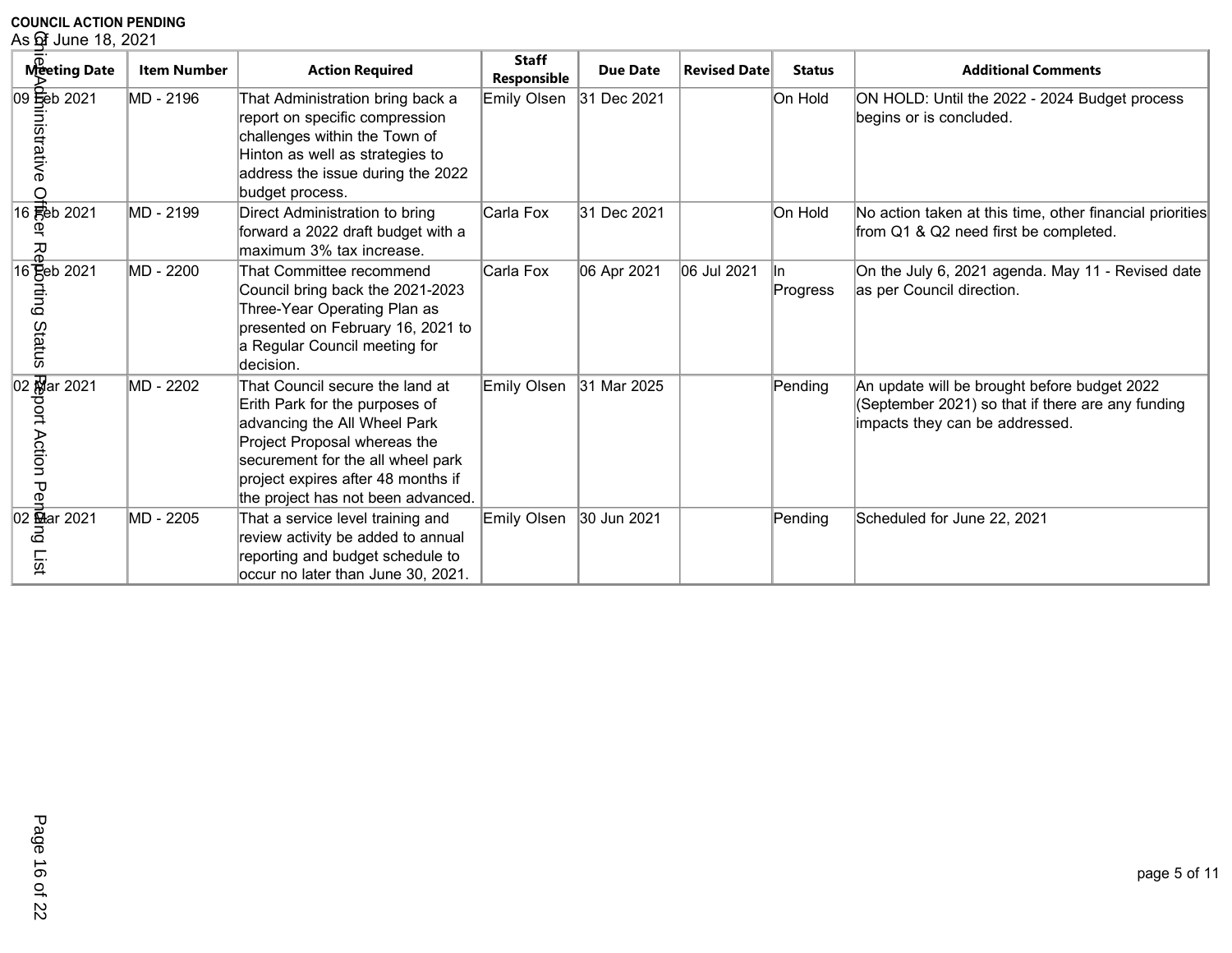| As ଫି June 18, 2021                                                                                              |                    |                                                                                                                                                                                                                                                                                                                                                                                                                                                                                                                            |                             |                 |                     |                  |                                                                                                                                                                                                                                                                                                                                                                                         |  |  |
|------------------------------------------------------------------------------------------------------------------|--------------------|----------------------------------------------------------------------------------------------------------------------------------------------------------------------------------------------------------------------------------------------------------------------------------------------------------------------------------------------------------------------------------------------------------------------------------------------------------------------------------------------------------------------------|-----------------------------|-----------------|---------------------|------------------|-----------------------------------------------------------------------------------------------------------------------------------------------------------------------------------------------------------------------------------------------------------------------------------------------------------------------------------------------------------------------------------------|--|--|
| Meeting Date                                                                                                     | <b>Item Number</b> | <b>Action Required</b>                                                                                                                                                                                                                                                                                                                                                                                                                                                                                                     | <b>Staff</b><br>Responsible | <b>Due Date</b> | <b>Revised Date</b> | <b>Status</b>    | <b>Additional Comments</b>                                                                                                                                                                                                                                                                                                                                                              |  |  |
| 16 <b>封</b> ar 2021<br>rstrative Officer Reporting Status Repp<br>mistrative Officer Reporting Status Repp<br>SS | MD - 2217          | Direct Administration to update<br>Draft section 6.0 of the Non-<br>Residential Tax Incentive Bylaw to<br>reflect the ability for Administration<br>to administer the Tax Incentive<br>Agreement.<br>Direct Administration to add in Draft<br>Section 3.1 of the Non-Residential<br>Tax Incentive Bylaw a second year<br>of 100% tax incentive.<br>That Committee direct<br>Administration to bring the Non-<br>Residential Property Tax Incentive<br>Bylaw to a regular Council meeting<br>for first reading, as amended. | Winston<br>Rossouw          | 31 May 2021     |                     | Pending          |                                                                                                                                                                                                                                                                                                                                                                                         |  |  |
| <b>Action Pend</b>                                                                                               | MD - 2219          | To direct Administration to bring a<br>Request for Decision to the May 4,<br>2021 Regular Council meeting<br>regarding the decommissioning of<br>the Scout Hall in the 2021 budget<br>year.                                                                                                                                                                                                                                                                                                                                | Dale<br>Woloszyn            | 04 May 2021     |                     | lln.<br>Progress | Scout Hall Update Decommissioning Report<br>completed - In process and Contractor hired (within<br>approved budget) to remove asbestos commencing<br>May 17 and estimated completion end of May. Will<br>submit decommission report July 6 for<br>decommissioning costs as per council this year.                                                                                       |  |  |
| 23 ar 2021<br>List                                                                                               | MD - 2220          | That the \$100,000 previously<br>allocated to the pool locker<br>replacement be reallocated to the<br><b>Recreation Centre Construction</b><br>Reserve.                                                                                                                                                                                                                                                                                                                                                                    | Carla Fox                   | 31 Mar 2021     |                     | lln.<br>Progress | Council requested not to replace and provide<br>preventive maintenance. Council directed the pool<br>locker replacement to be reallocated to Recreation<br>Centre Construction Reserve This was from the gas<br>tax and needs to come back to Council for<br>Decision.                                                                                                                  |  |  |
| 23 Mar 2021                                                                                                      | MD - 2222          | That Council direct Administration<br>to advertise seeking five members<br>of the public for the Council<br>Remuneration Review Committee.                                                                                                                                                                                                                                                                                                                                                                                 | Carla Fox                   | 04 May 2021     |                     | lln.<br>Progress | Administration has placed advertisements. Deadline<br>for application was originally set for April 16/21.<br>With only one applicant as of April 8/21,<br>Administration will be extending the deadline to<br>April 23/21 and conducting further online<br>advertising/promo. Two applications have been<br>received as of April 15/21. Report will be brought to<br>Council in July. . |  |  |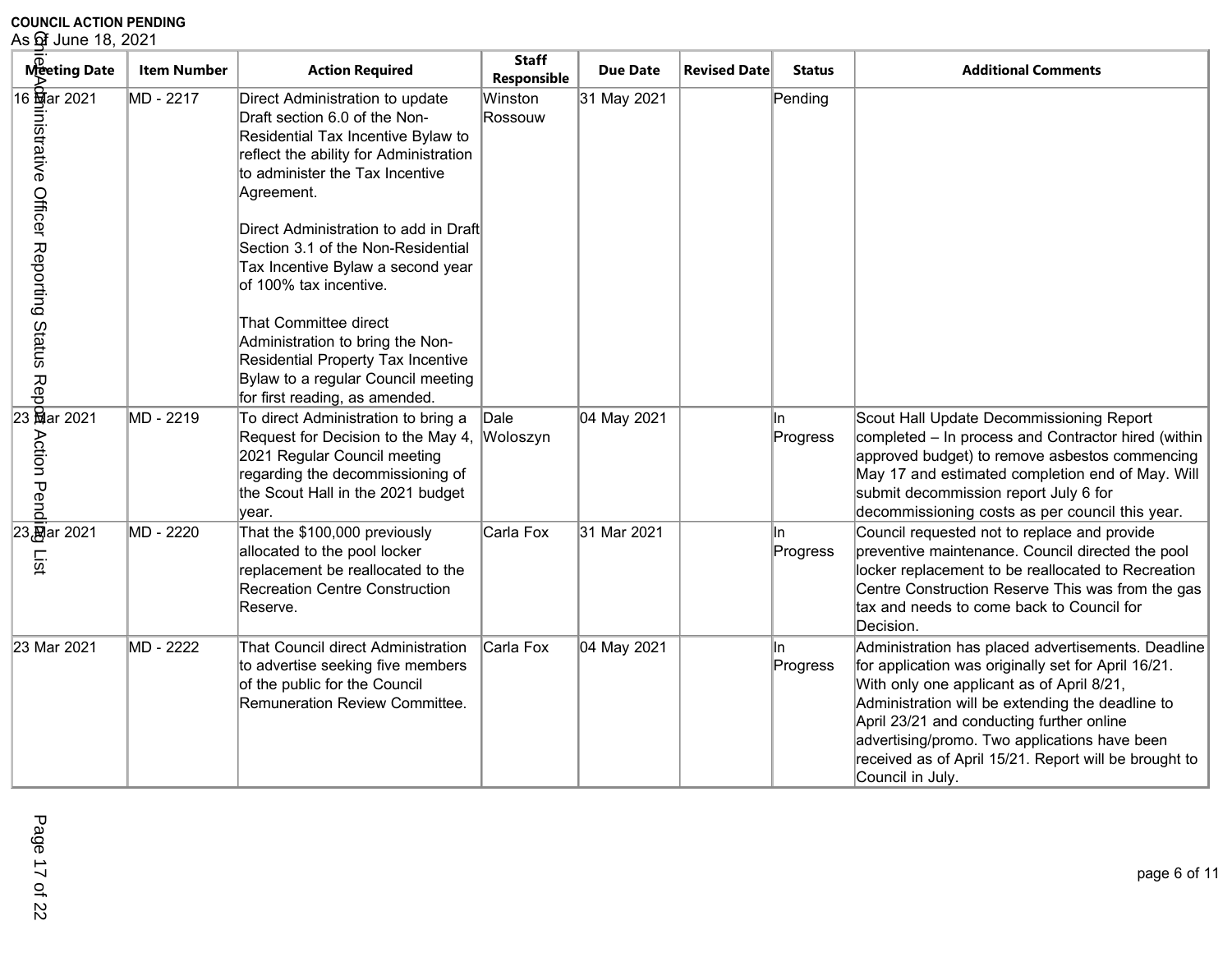| As of June 18, 2021                                        |                    |                                                                                                                                                                                                                                                                                                                                        |                             |                 |                     |                 |                                                                                                                                                |  |  |
|------------------------------------------------------------|--------------------|----------------------------------------------------------------------------------------------------------------------------------------------------------------------------------------------------------------------------------------------------------------------------------------------------------------------------------------|-----------------------------|-----------------|---------------------|-----------------|------------------------------------------------------------------------------------------------------------------------------------------------|--|--|
| Meeting Date                                               | <b>Item Number</b> | <b>Action Required</b>                                                                                                                                                                                                                                                                                                                 | <b>Staff</b><br>Responsible | <b>Due Date</b> | <b>Revised Date</b> | <b>Status</b>   | <b>Additional Comments</b>                                                                                                                     |  |  |
| 13 <b>Apr</b> 2021<br>nistrative                           | MD - 2233          | That Committee direct<br>Administration to bring back a<br>report on stable funding options for<br>the Community Grant Program to a<br>Standing Committee Meeting no<br>later than December 31, 2021.                                                                                                                                  | Carla Fox                   | 31 Dec 2021     |                     | On Hold         | This item requires information derived from the<br>report/findings associated with MD 2235.                                                    |  |  |
| $\frac{9}{13}$ and $\frac{1}{6}$ pr 2021<br>Reporting<br>ပ | MD - 2234          | Direct Administration to bring back<br>a report on options to improve<br>crosswalk safety at Gerard<br>Redmond School and the<br>intersection of Mountain Street,<br>Fairfax Drive and Maligne Drive no<br>later than December 31, 2021.                                                                                               | Maurice de<br>Beaudrap      | 31 Dec 2021     |                     | Pending         |                                                                                                                                                |  |  |
| $\frac{1}{13}$ $\frac{1}{20}$ pr 2021<br>Report Actio      | MD - 2235          | Direct Administration to bring back Carla Fox<br>a report with the safety and revenue<br>implications of terminating the<br>Automated Traffic Enforcement<br>program upon the expiration of the<br>extension with Global Traffic at the<br>end of 2021.                                                                                |                             | 30 Sep 2021     |                     | On Hold         | On hold until new Director of Protective Services<br>and Director of Corporate Services or Finance<br>Supervisor can collaborate on this item. |  |  |
| 27 Apr 2021<br>endi                                        | MD - 2244          | That the total budget for the<br>Maxwell Lake Bridge Rehabilitation Rossouw<br>project not exceed \$251,000.                                                                                                                                                                                                                           | Winston                     | 31 Dec 2021     |                     | ln.<br>Progress | MD-2244 is undertaken in conjunction with MD-<br>2245.                                                                                         |  |  |
| 27 apr 2021<br>List                                        | MD - 2245          | That Administration incorporate the Winston<br>lowering of the Maxwell Lake Bridge Rossouw<br>and the modification of the<br>balustrades in the Maxwell Lake<br>Bridge plan due to be presented no<br>later than July 31, 2021 to a<br>maximum dollar value of \$90,000<br>and providing a total deck lowering<br>lof at least 450 mm. |                             | 31 Jul 2021     |                     | ln.<br>Progress | Design options for bridge and balustrade lowering in<br>progress with design/build team. AEP input is<br>underway.                             |  |  |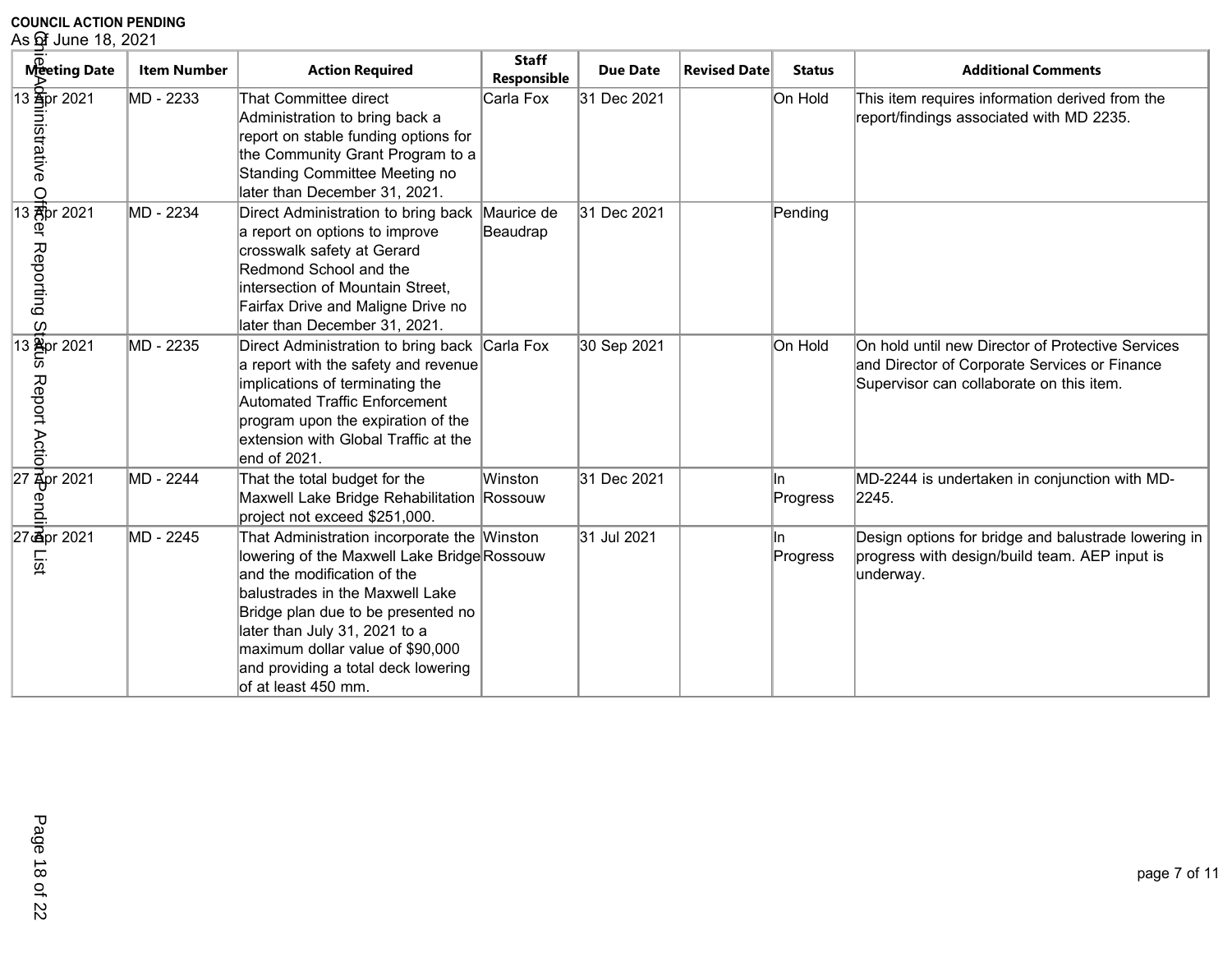| As of June 18, 2021                                   |                    |                                                                                                                                                                                                                                                                                                                                                                                                                                                       |                             |                 |                     |                 |                                                                                                                                  |  |
|-------------------------------------------------------|--------------------|-------------------------------------------------------------------------------------------------------------------------------------------------------------------------------------------------------------------------------------------------------------------------------------------------------------------------------------------------------------------------------------------------------------------------------------------------------|-----------------------------|-----------------|---------------------|-----------------|----------------------------------------------------------------------------------------------------------------------------------|--|
| Meeting Date                                          | <b>Item Number</b> | <b>Action Required</b>                                                                                                                                                                                                                                                                                                                                                                                                                                | <b>Staff</b><br>Responsible | <b>Due Date</b> | <b>Revised Date</b> | <b>Status</b>   | <b>Additional Comments</b>                                                                                                       |  |
| 27 Spr 2021<br>Property<br>Proper 2021<br>Proper 2021 | MD - 2246          | To move that any remaining funding Winston<br>in the Maxwell Lake Bridge<br>Rehabilitation project be utilized to<br>extend boardwalk connectivity from<br>the north and / or south bridge<br>ramps to existing boardwalk or trail<br>sections                                                                                                                                                                                                        | Rossouw                     | 31 Dec 2021     |                     | In.<br>Progress | Work undertaken in conjunction with MD-2245                                                                                      |  |
| Reporting Status Report                               | MD - 2247          | That Council direct Administration<br>to pursue an Expression of Interest Rossouw<br>(EOI) process for the Recreation<br>Centre refurbishment and / or a<br>standalone Recreation Centre<br>facility completed by fall 2021 to<br>ascertain if the proposed capital<br>improvements subscribe and aligns<br>with Investing in Canada<br>Infrastructure Program (ICIP)<br>outcomes.                                                                    | Winston                     | 31 Oct 2021     |                     | In.<br>Progress | EOI to be submitted in fall and is dependent upon<br>the Province of Alberta relaunching the application<br>portal in Fall 2021. |  |
| $\frac{27}{5}$ and $\frac{2021}{5}$<br>ЪЪ             | MD - 2248          | In parallel, consider pursuing the<br>Integrated Project Delivery (IPD)<br>model to undertake the Recreation<br>Centre project.                                                                                                                                                                                                                                                                                                                       | Winston<br>Rossouw          | 31 Oct 2021     |                     | ln.<br>Progress | EOI to be submitted in fall and is dependent upon<br>the Province of Alberta relaunching the application<br>portal in Fall 2021. |  |
| 04 May 2021<br>ھ<br>List                              | MD - 2250          | That Council proceed with the<br>removal of the Municipal Reserve<br>designation from approximately 157<br>m2 of Plan 962 0706, Block 1, Lot<br>40MR (137 Meier Street) as shown<br>on the Municipal Reserve disposal<br>Map and that Council direct<br>Administration to convert the<br>approximately 157 m2 of Plan 962<br>0706, Block 1, Lot 40MR (137<br>Meier Street) as shown on the<br>Municipal Reserve disposal map to<br>road right-of-way. | Winston<br>Rossouw          | 04 May 2021     |                     | ln.<br>Progress | Administration undertaking land survey and planning<br>processes in place for registration application.                          |  |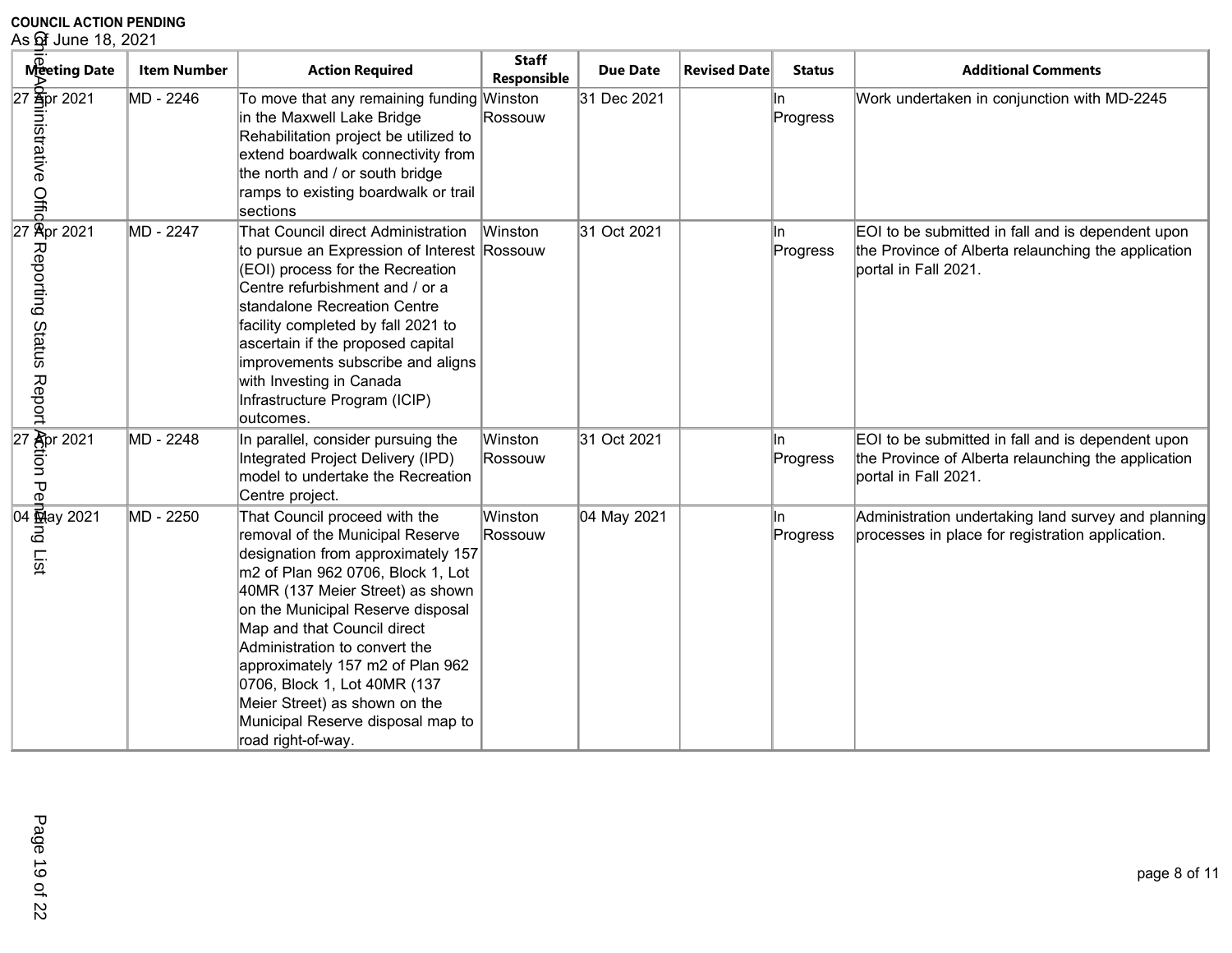**COUNCIL ACTION PENDING**<br>As ଫି June 18, 2021

| As ଫିୁ June 18, 2021                                                                 |                    |                                                                                                                                                                                                                                                                                                                                                                                                                                                                                                                                                                                                                                                                                                                                                                                                            |                             |                 |                     |                 |                                                                                                                                                                                                                                                                                                                                                                                                                                                                                                                                                                                                                                                                                                                                                                                    |  |
|--------------------------------------------------------------------------------------|--------------------|------------------------------------------------------------------------------------------------------------------------------------------------------------------------------------------------------------------------------------------------------------------------------------------------------------------------------------------------------------------------------------------------------------------------------------------------------------------------------------------------------------------------------------------------------------------------------------------------------------------------------------------------------------------------------------------------------------------------------------------------------------------------------------------------------------|-----------------------------|-----------------|---------------------|-----------------|------------------------------------------------------------------------------------------------------------------------------------------------------------------------------------------------------------------------------------------------------------------------------------------------------------------------------------------------------------------------------------------------------------------------------------------------------------------------------------------------------------------------------------------------------------------------------------------------------------------------------------------------------------------------------------------------------------------------------------------------------------------------------------|--|
| Meeting Date                                                                         | <b>Item Number</b> | <b>Action Required</b>                                                                                                                                                                                                                                                                                                                                                                                                                                                                                                                                                                                                                                                                                                                                                                                     | <b>Staff</b><br>Responsible | <b>Due Date</b> | <b>Revised Date</b> | <b>Status</b>   | <b>Additional Comments</b>                                                                                                                                                                                                                                                                                                                                                                                                                                                                                                                                                                                                                                                                                                                                                         |  |
| 04 <b>封</b> ay 2021<br>histrative<br>Officer Reporting<br>Status<br>Report Action Pe | MD - 2252          | That Council direct Administration<br>to further extend the subsidization<br>of the aquatics promotional program<br>rates of \$20 for non-members / \$10<br>for members per half hour by 50%<br>until the end of day June 15, 2021<br>and recuperate lost revenues from<br><b>Emergency Response Reserve</b><br>funds and that Council direct<br>Administration to increase the<br>hours of bookings available in the<br>Dr. Duncan Murray Recreation<br>Centre to include Option C until the<br>end of day June 15, 2021 and<br>recuperate the increased direct<br>expenses from Emergency<br>Response Reserve Funds and that<br>a Request for Decision be brought<br>to the Regular Meeting of Council<br>June 8, 2021 that contains usage<br>and updated Emergency Response<br>Reserve funding numbers. | Laura<br>Howarth            | 08 Jun 2021     |                     | In.<br>Progress | COMPLETE: PART ONE & TWO Subsidization of<br>the Aquatics Promotional Program was suspended<br>with the enhanced Provincial COVID-19 restrictions<br>in early May. The Province's 'Open for Summer'<br>Plan allowed recreation facilities to open at Stage 2<br>and 3 with the level of services and programs that<br>do not require or benefit from a promotional<br>program; as such, the promotional program will not<br>continue and the subsidization from the Emergency<br>Response Reserve will not be needed. PART<br>THREE Council received an Information Report from<br>Community Services relating to the program usage<br>on June 8, 2021 and a Request for Decision Report<br>from Corporate Services relating to the Emergency<br>Response Reserve on June 8, 2021. |  |
| ධි<br>List                                                                           | MD - 2255          | To direct Administration to bring<br>back a report no later than June 22, Woloszyn<br>2021 on available options to assist<br>the non-government Town of Hinton<br>ltenants.                                                                                                                                                                                                                                                                                                                                                                                                                                                                                                                                                                                                                                | Dale                        | 22 Jun 2021     |                     | In.<br>Progress | Report for June 15 on available options to assist the<br>non-government Town of Hinton Tenants.<br>Proceeding to Regular in July for decision.                                                                                                                                                                                                                                                                                                                                                                                                                                                                                                                                                                                                                                     |  |
| 11 May 2021                                                                          | MD - 2262          | That the Regular and Standing<br>Committee meeting schedule be<br>reverted back to the Bylaw 1060-6<br>lschedule.                                                                                                                                                                                                                                                                                                                                                                                                                                                                                                                                                                                                                                                                                          | Carla Fox                   | 22 Jun 2021     |                     | ln.<br>Progress | Out for Legal Review                                                                                                                                                                                                                                                                                                                                                                                                                                                                                                                                                                                                                                                                                                                                                               |  |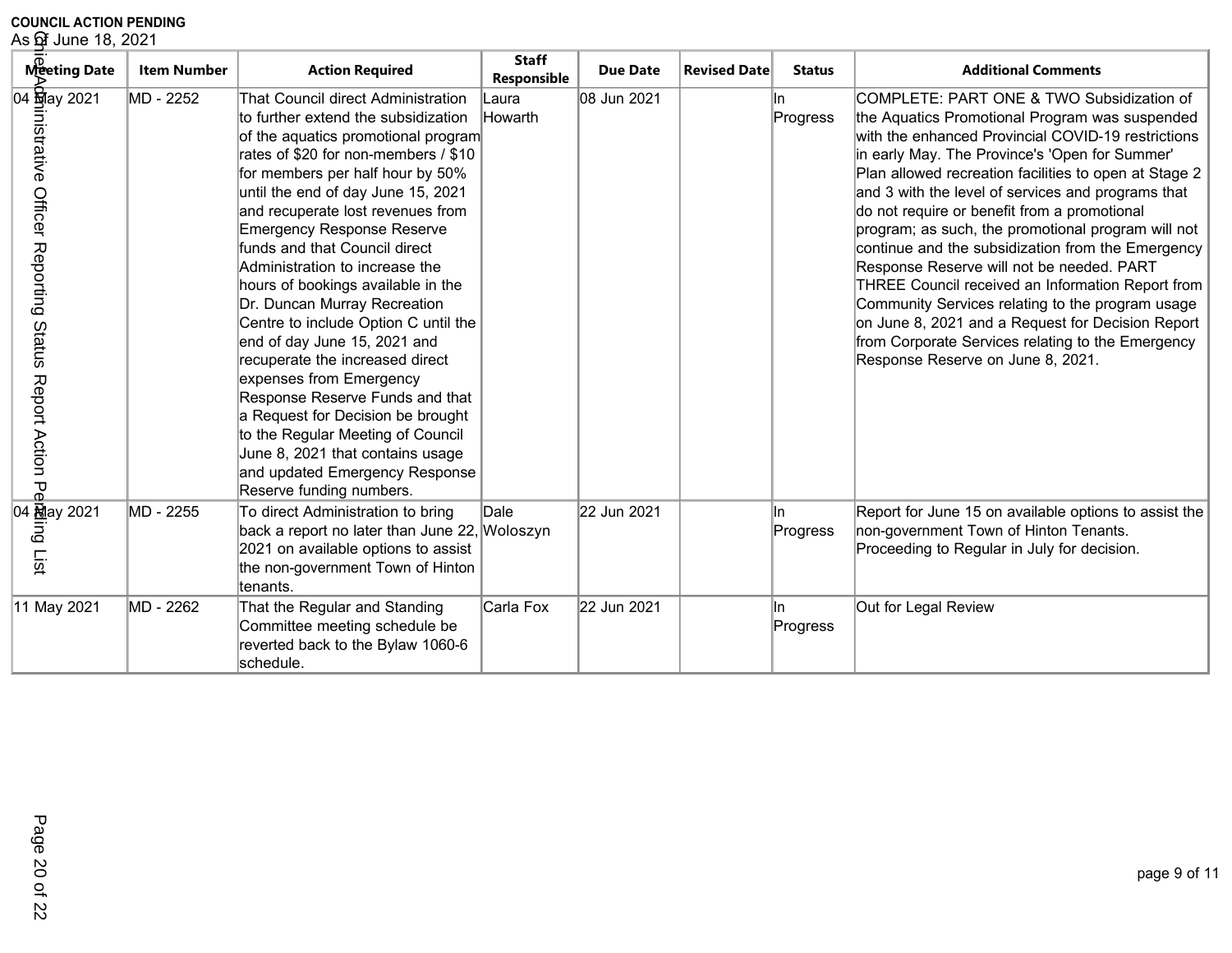| As of June 18, 2021                                                                                                                                                                        |                    |                                                                                                                                                                                                                                                                                                                      |                             |                 |                     |                 |                                                                                                                                |  |
|--------------------------------------------------------------------------------------------------------------------------------------------------------------------------------------------|--------------------|----------------------------------------------------------------------------------------------------------------------------------------------------------------------------------------------------------------------------------------------------------------------------------------------------------------------|-----------------------------|-----------------|---------------------|-----------------|--------------------------------------------------------------------------------------------------------------------------------|--|
| Meeting Date                                                                                                                                                                               | <b>Item Number</b> | <b>Action Required</b>                                                                                                                                                                                                                                                                                               | <b>Staff</b><br>Responsible | <b>Due Date</b> | <b>Revised Date</b> | <b>Status</b>   | <b>Additional Comments</b>                                                                                                     |  |
| 11 <u>ज</u> ़िay 2021<br>nistrative Officer                                                                                                                                                | MD - 2263          | That Committee recommend that<br>the Draft Council Procedure bylaw<br>be amended with changes to<br>chairing, agenda timelines and<br>other legislative and logistical items<br>directly impacted by the motion to<br>revert back to the Bylaw 1060-6<br>schedule.                                                   | Carla Fox                   | 22 Jun 2021     |                     | In.<br>Progress | Edits currently taking place. Out for Legal Review                                                                             |  |
| $\begin{array}{r}\n 11 \overline{M} \text{day } 2021 \\  \overline{D} \\  \overline{D} \\  \overline{D} \\  \overline{D} \\  \overline{D} \\  \overline{D} \\  \overline{D}\n \end{array}$ | MD - 2264          | That Committee recommend that<br>the Draft Procedure Bylaw be<br>amended to reflect the Mayor<br>chairing public hearings.                                                                                                                                                                                           | Carla Fox                   | 22 Jun 2021     |                     | In.<br>Progress | Edits currently taking place. Out for Legal Review                                                                             |  |
| 11 May 2021<br>tatus Report Action Pend                                                                                                                                                    | MD - 2265          | Move to raise the postponed<br>motion.<br>That Committee direct<br>Administration to bring Council<br>Procedure Bylaw No. 1153 to a<br>Standing Committee Meeting for<br>final direction, after a legal review<br>has been completed.                                                                                | Carla Fox                   | 22 Jun 2021     |                     | In.<br>Progress | Out for Legal Review.                                                                                                          |  |
| 18 ay 2021<br>List                                                                                                                                                                         | MD - 2266          | That Committee direct<br>Administration to bring a report to<br>the Regular Council meeting of July<br>6, 2021, for decision regarding a<br>revised Capital Budget 2021-2025<br>that reflects a Parks & Trails Major<br>Reserve funding contribution of up<br>to \$20,000 for the 2021 Spray Park<br>Shades project. | Laura<br>Howarth            | 06 Jul 2021     |                     | In.<br>Progress | IN PROGRESS: Request for Decision Report in<br>being prepared for presentation at the July 6, 2021<br>Regular Council Meeting. |  |
| 18 May 2021                                                                                                                                                                                | MD - 2269          | That Administration bring back a<br>draft Short Term Rental bylaw to a<br>Standing Committee meeting before<br>August 31, 2021.                                                                                                                                                                                      | Winston<br>Rossouw          |                 |                     | Pending         |                                                                                                                                |  |